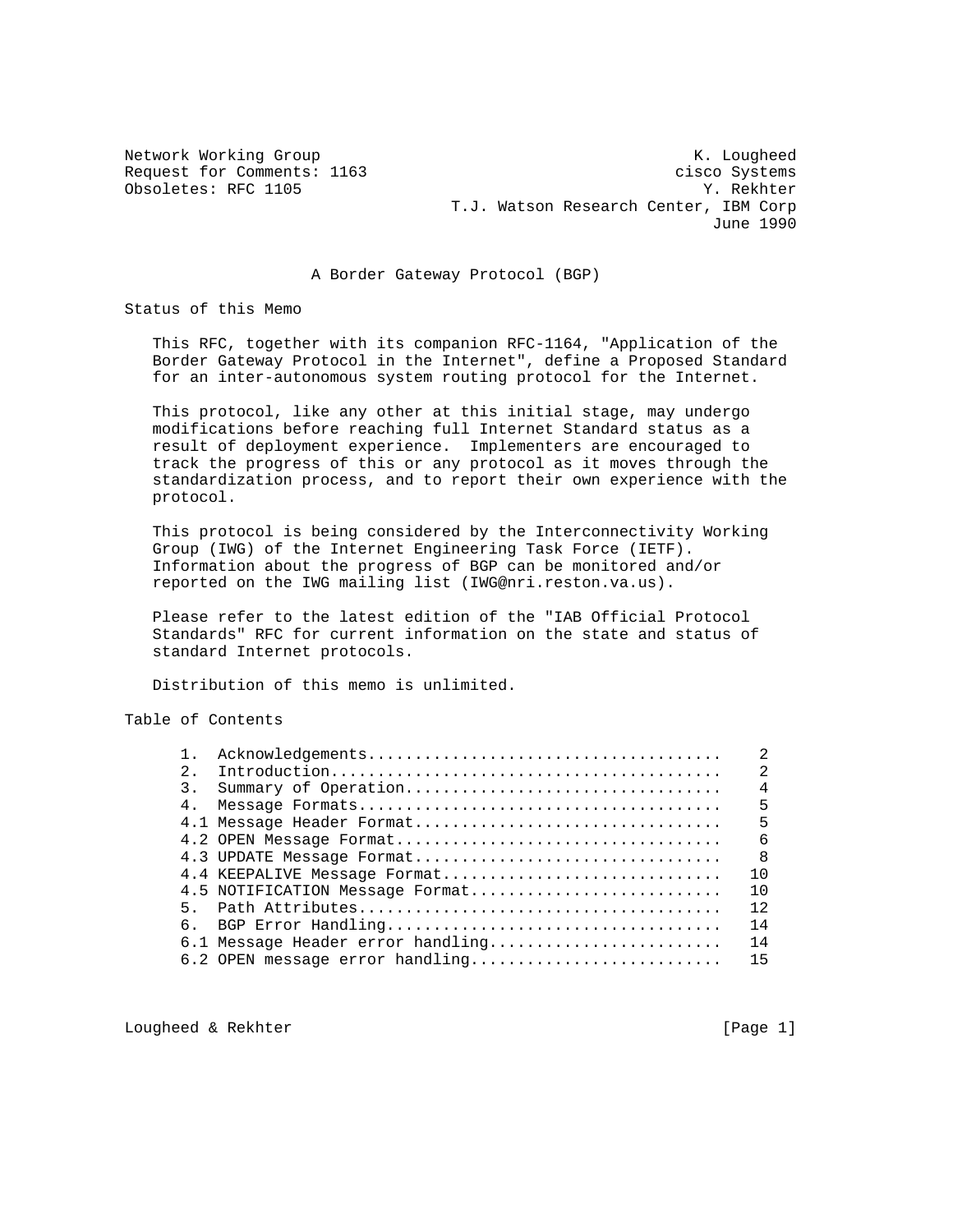| 6.3 UPDATE message error handling                 | 16 |
|---------------------------------------------------|----|
| 6.4 NOTIFICATION message error handling           | 17 |
| 6.5 Hold Timer Expired error handling             | 17 |
| 6.6 Finite State Machine error handling           | 18 |
|                                                   | 18 |
| 7. BGP Version Negotiation                        | 18 |
| BGP Finite State machine<br>8.                    | 18 |
| 9. UPDATE Message Handling                        | 22 |
| 10. Detection of Inter-AS Policy Contradictions   | 23 |
| Appendix 1. BGP FSM State Transitions and Actions | 25 |
| Appendix 2. Comparison with RFC 1105              | 28 |
| Appendix 3. TCP options that may be used with BGP | 28 |
|                                                   | 29 |
|                                                   | 29 |
|                                                   | 29 |

#### 1. Acknowledgements

 We would like to express our thanks to Guy Almes (Rice University), Len Bosack (cisco Systems), Jeffrey C. Honig (Cornell Theory Center) and all members of the Interconnectivity Working Group of the Internet Engineering Task Force, chaired by Guy Almes, for their contributions to this document.

 We would also like to thank Bob Hinden, Director for Routing of the Internet Engineering Steering Group, and the team of reviewers he assembled to review earlier versions of this document. This team, consisting of Deborah Estrin, Milo Medin, John Moy, Radia Perlman, Martha Steenstrup, Mike St. Johns, and Paul Tsuchiya, acted with a strong combination of toughness, professionalism, and courtesy.

2. Introduction

 The Border Gateway Protocol (BGP) is an inter-Autonomous System routing protocol. It is built on experience gained with EGP as defined in RFC 904 [1] and EGP usage in the NSFNET Backbone as described in RFC 1092 [2] and RFC 1093 [3].

 The primary function of a BGP speaking system is to exchange network reachability information with other BGP systems. This network reachability information includes information on the full path of Autonomous Systems (ASs) that traffic must transit to reach these networks. This information is sufficient to construct a graph of AS connectivity from which routing loops may be pruned and some policy decisions at the AS level may be enforced.

 To characterize the set of policy decisions that can be enforced using BGP, one must focus on the rule that an AS advertize to its

Lougheed & Rekhter [Page 2]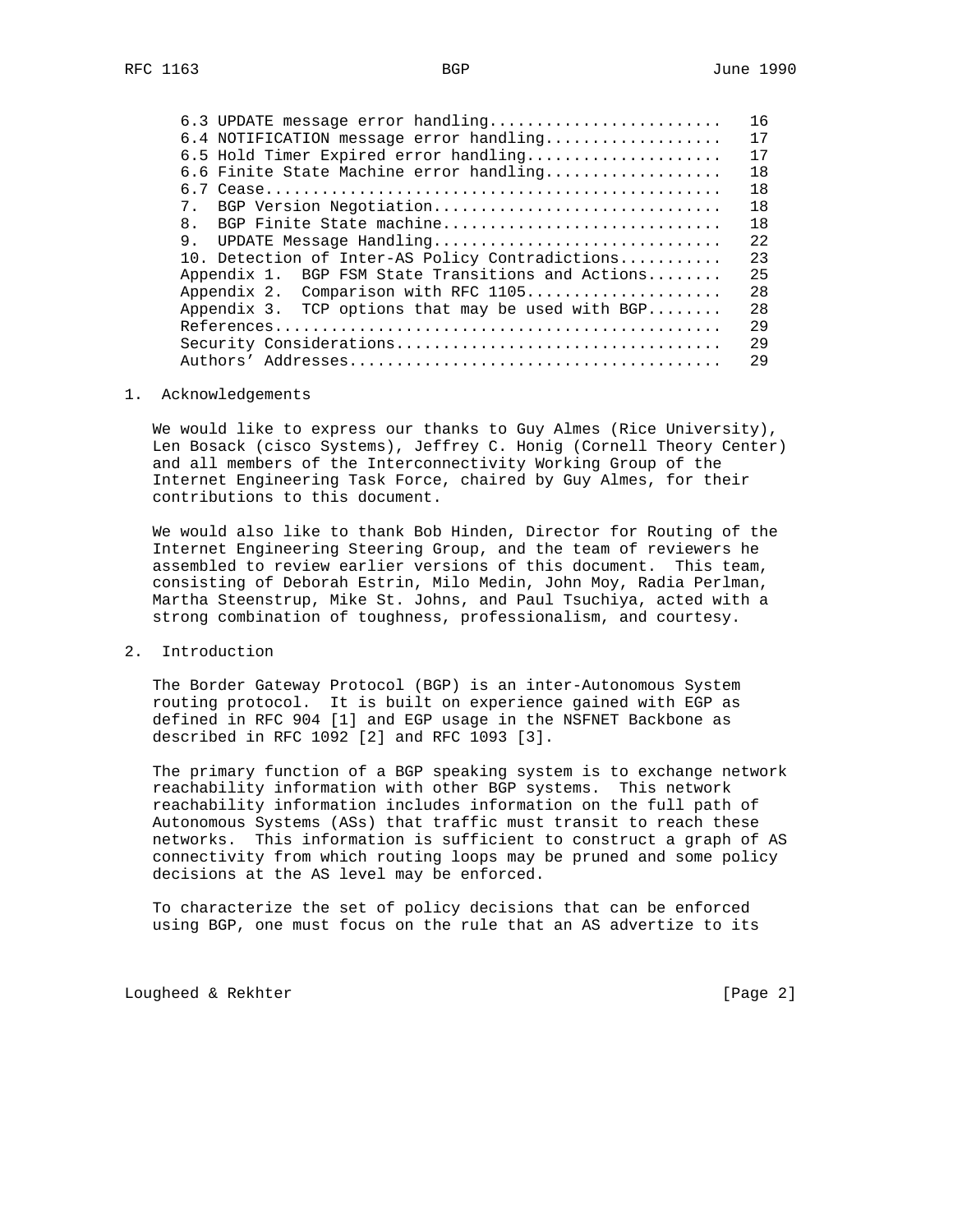neighbor ASs only those routes that it itself uses. This rule reflects the "hop-by-hop" routing paradigm generally used throughout the current Internet. Note that some policies cannot be supported by the "hop-by-hop" routing paradigm and thus require techniques such as source routing to enforce. For example, BGP does not enable one AS to send traffic to a neighbor AS intending that that traffic take a different route from that taken by traffic originating in the neighbor AS. On the other hand, BGP can support any policy conforming to the "hop-by-hop" routing paradigm. Since the current Internet uses only the "hop-by-hop" routing paradigm and since BGP can support any policy that conforms to that paradigm, BGP is highly applicable as an inter-AS routing protocol for the current Internet.

 A more complete discussion of what policies can and cannot be enforced with BGP is outside the scope of this document (but refer to the companion document discussing BGP usage [5]).

 BGP runs over a reliable transport protocol. This eliminates the need to implement explicit update fragmentation, retransmission, acknowledgement, and sequencing. Any authentication scheme used by the transport protocol may be used in addition to BGP's own authentication mechanisms. The error notification mechanism used in BGP assumes that the transport protocol supports a "graceful" close, i.e., that all outstanding data will be delivered before the connection is closed.

 BGP uses TCP [4] as its transport protocol. TCP meets BGP's transport requirements and is present in virtually all commercial routers and hosts. In the following descriptions the phrase "transport protocol connection" can be understood to refer to a TCP connection. BGP uses TCP port 179 for establishing its connections.

 This memo uses the term 'Autonomous System' (AS) throughout. The classic definition of an Autonomous System is a set of routers under a single technical administration, using an interior gateway protocol and common metrics to route packets within the AS, and using an exterior gateway protocol to route packets to other ASs. Since this classic definition was developed, it has become common for a single AS to use several interior gateway protocols and sometimes several sets of metrics within an AS. The use of the term Autonomous System here stresses the fact that, even when multiple IGPs and metrics are used, the administration of an AS appears to other ASs to have a single coherent interior routing plan and presents a consistent picture of what networks are reachable through it. From the standpoint of exterior routing, an AS can be viewed as monolithic: reachability to networks directly connected to the AS must be equivalent from all border gateways of the AS.

Lougheed & Rekhter [Page 3]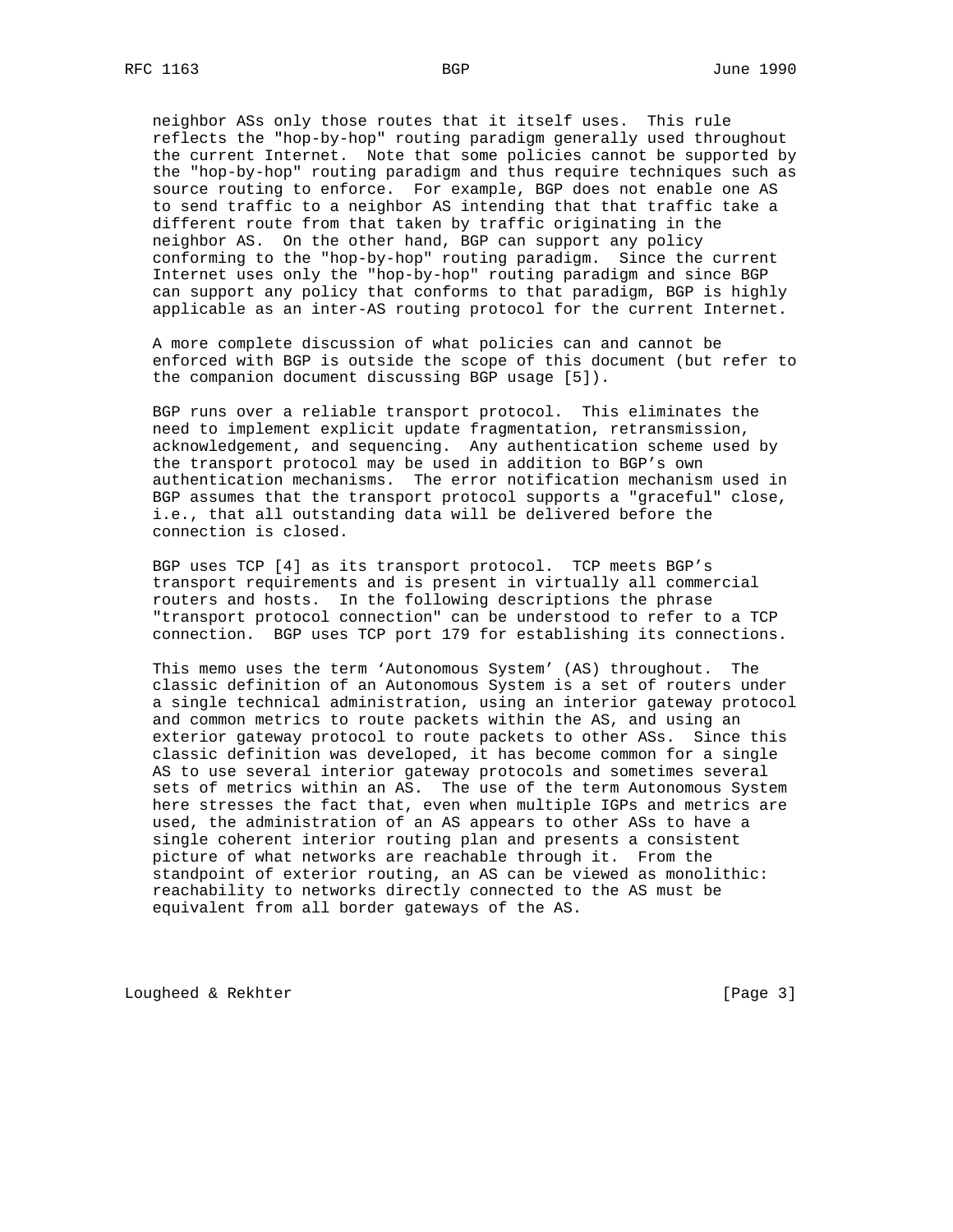The planned use of BGP in the Internet environment, including such issues as topology, the interaction between BGP and IGPs, and the enforcement of routing policy rules is presented in a companion document [5]. This document is the first of a series of documents planned to explore various aspects of BGP application.

# 3. Summary of Operation

 Two systems form a transport protocol connection between one another. They exchange messages to open and confirm the connection parameters. The initial data flow is the entire BGP routing table. Incremental updates are sent as the routing tables change. BGP does not require periodic refresh of the entire BGP routing table. Therefore, a BGP speaker must retain the current version of the entire BGP routing tables of all of its peers for the duration of the connection. KeepAlive messages are sent periodically to ensure the liveness of the connection. Notification messages are sent in response to errors or special conditions. If a connection encounters an error condition, a notification message is sent and the connection is closed.

 The hosts executing the Border Gateway Protocol need not be routers. A non-routing host could exchange routing information with routers via EGP or even an interior routing protocol. That non-routing host could then use BGP to exchange routing information with a border router in another Autonomous System. The implications and applications of this architecture are for further study.

 If a particular AS has multiple BGP speakers and is providing transit service for other ASs, then care must be taken to ensure a consistent view of routing within the AS. A consistent view of the interior routes of the AS is provided by the interior routing protocol. A consistent view of the routes exterior to the AS can be provided by having all BGP speakers within the AS maintain direct BGP connections with each other. Using a common set of policies, the BGP speakers arrive at an agreement as to which border routers will serve as exit/entry points for particular networks outside the AS. This information is communicated to the AS's internal routers, possibly via the interior routing protocol. Care must be taken to ensure that the interior routers have all been updated with transit information before the BGP speakers announce to other ASs that transit service is being provided.

 Connections between BGP speakers of different ASs are referred to as "external" links. BGP connections between BGP speakers within the same AS are referred to as "internal" links.

Lougheed & Rekhter **Example 2018** [Page 4]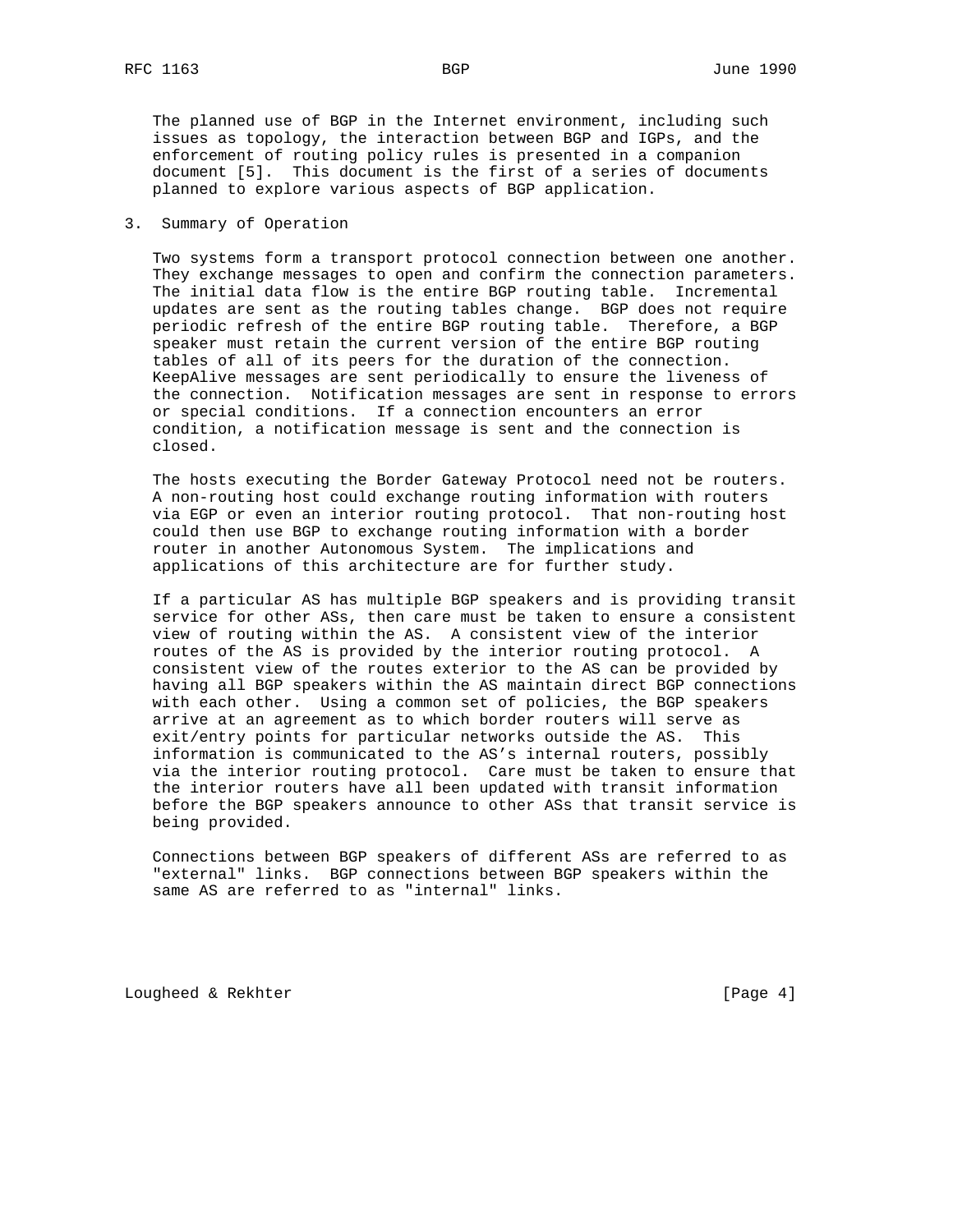### 4. Message Formats

This section describes message formats used by BGP.

 Messages are sent over a reliable transport protocol connection. A message is processed only after it is entirely received. The maximum message size is 4096 octets. All implementations are required to support this maximum message size. The smallest message that may be sent consists of a BGP header without a data portion, or 19 octets.

## 4.1 Message Header Format

 Each message has a fixed-size header. There may or may not be a data portion following the header, depending on the message type. The layout of these fields is shown below:

0  $1$  2 3 0 1 2 3 4 5 6 7 8 9 0 1 2 3 4 5 6 7 8 9 0 1 2 3 4 5 6 7 8 9 0 1 +-+-+-+-+-+-+-+-+-+-+-+-+-+-+-+-+-+-+-+-+-+-+-+-+-+-+-+-+-+-+-+-+ | | + + | | + + | Marker | + + | | +-+-+-+-+-+-+-+-+-+-+-+-+-+-+-+-+-+-+-+-+-+-+-+-+-+-+-+-+-+-+-+-+ | Length | Type | +-+-+-+-+-+-+-+-+-+-+-+-+-+-+-+-+-+-+-+-+-+-+-+-+

## Marker:

 This 16-octet field contains a value that the receiver of the message can predict. If the Type of the message is OPEN, or if the Authentication Code used in the OPEN message of the connection is zero, then the Marker must be all ones. Otherwise, the value of the marker can be predicted by some a computation specified as part of the authentication mechanism used. The Marker can be used to detect loss of synchronization between a pair of BGP peers, and to authenticate incoming BGP messages.

#### Length:

 This 2-octet unsigned integer indicates the total length of the message, including the header, in octets. Thus, e.g., it allows one to locate in the transport-level stream the (Marker field of the) next message. The value of the Length field must always be at least 19 and no greater than 4096, and may be further

Lougheed & Rekhter [Page 5]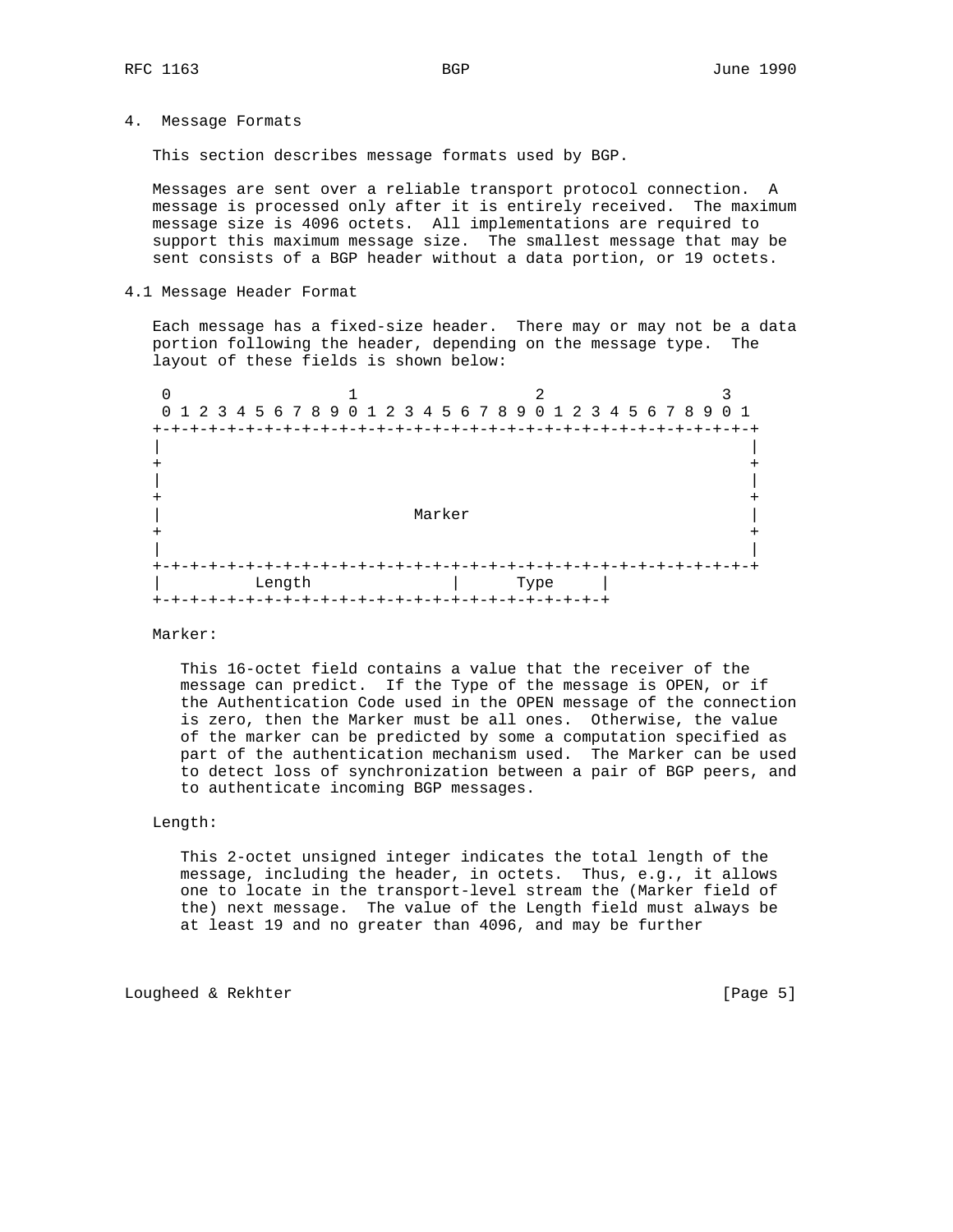constrained, depending on the message type. No "padding" of extra data after the message is allowed, so the Length field must have the smallest value required given the rest of the message.

Type:

 This 1-octet unsigned integer indicates the type code of the message. The following type codes are defined:

- 1 OPEN
- 2 UPDATE
- 3 NOTIFICATION
- 4 KEEPALIVE

4.2 OPEN Message Format

 After a transport protocol connection is established, the first message sent by each side is an OPEN message. If the OPEN message is acceptable, a KEEPALIVE message confirming the OPEN is sent back. Once the OPEN is confirmed, UPDATE, KEEPALIVE, and NOTIFICATION messages may be exchanged.

 In addition to the fixed-size BGP header, the OPEN message contains the following fields:

 $0$  1 2 3 0 1 2 3 4 5 6 7 8 9 0 1 2 3 4 5 6 7 8 9 0 1 2 3 4 5 6 7 8 9 0 1 +-+-+-+-+-+-+-+-+ Version +-+-+-+-+-+-+-+-+-+-+-+-+-+-+-+-+ | My Autonomous System | +-+-+-+-+-+-+-+-+-+-+-+-+-+-+-+-+ | Hold Time | +-+-+-+-+-+-+-+-+-+-+-+-+-+-+-+-+ Auth. Code | +-+-+-+-+-+-+-+-+-+-+-+-+-+-+-+-+-+-+-+-+-+-+-+-+-+-+-+-+-+-+-+-+ | | Authentication Data | | +-+-+-+-+-+-+-+-+-+-+-+-+-+-+-+-+-+-+-+-+-+-+-+-+-+-+-+-+-+-+-+-+

Version:

 This 1-octet unsigned integer indicates the protocol version number of the message. The current BGP version number is 2.

Lougheed & Rekhter **Example 2018** [Page 6]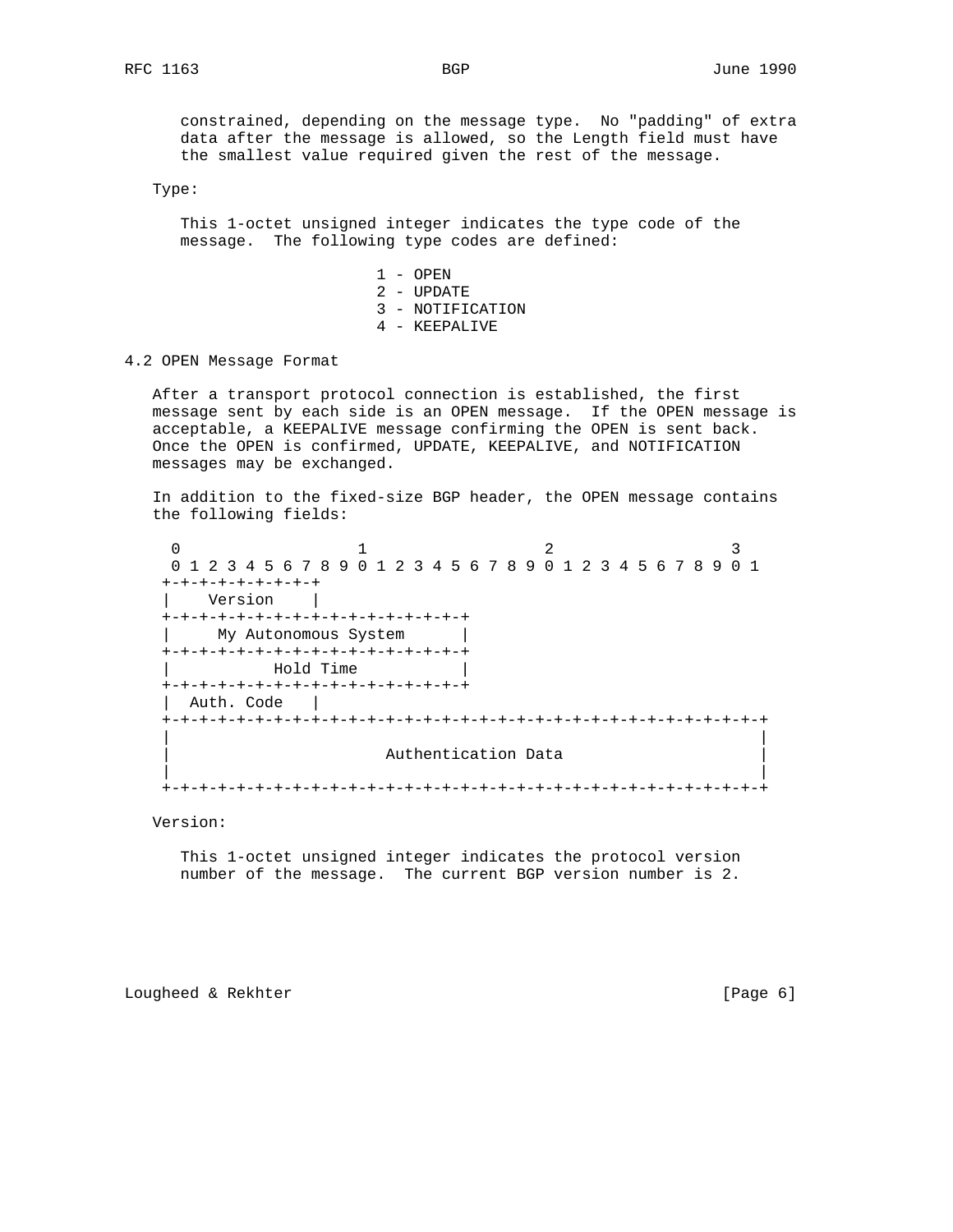My Autonomous System:

 This 2-octet unsigned integer indicates the Autonomous System number of the sender.

Hold Time:

 This 2-octet unsigned integer indicates the maximum number of seconds that may elapse between the receipt of successive KEEPALIVE and/or UPDATE and/or NOTIFICATION messages.

Authentication Code:

 This 1-octet unsigned integer indicates the authentication mechanism being used. Whenever an authentication mechanism is specified for use within BGP, three things must be included in the specification:

 - the value of the Authentication Code which indicates use of the mechanism,

- the form and meaning of the Authentication Data, and

 - the algorithm for computing values of Marker fields. Only one authentication mechanism is specified as part of this memo:

- its Authentication Code is zero,

- its Authentication Data must be empty (of zero length), and

 - the Marker fields of all messages must be all ones. The semantics of non-zero Authentication Codes lies outside the

scope of this memo.

 Note that a separate authentication mechanism may be used in establishing the transport level connection.

Authentication Data:

 The form and meaning of this field is a variable-length field depend on the Authentication Code. If the value of Authentication Code field is zero, the Authentication Data field must have zero length. The semantics of the non-zero length Authentication Data field is outside the scope of this memo.

 Note that the length of the Authentication Data field can be determined from the message Length field by the formula:

Message Length = 25 + Authentication Data Length

 The minimum length of the OPEN message is 25 octets (including message header).

Lougheed & Rekhter [Page 7]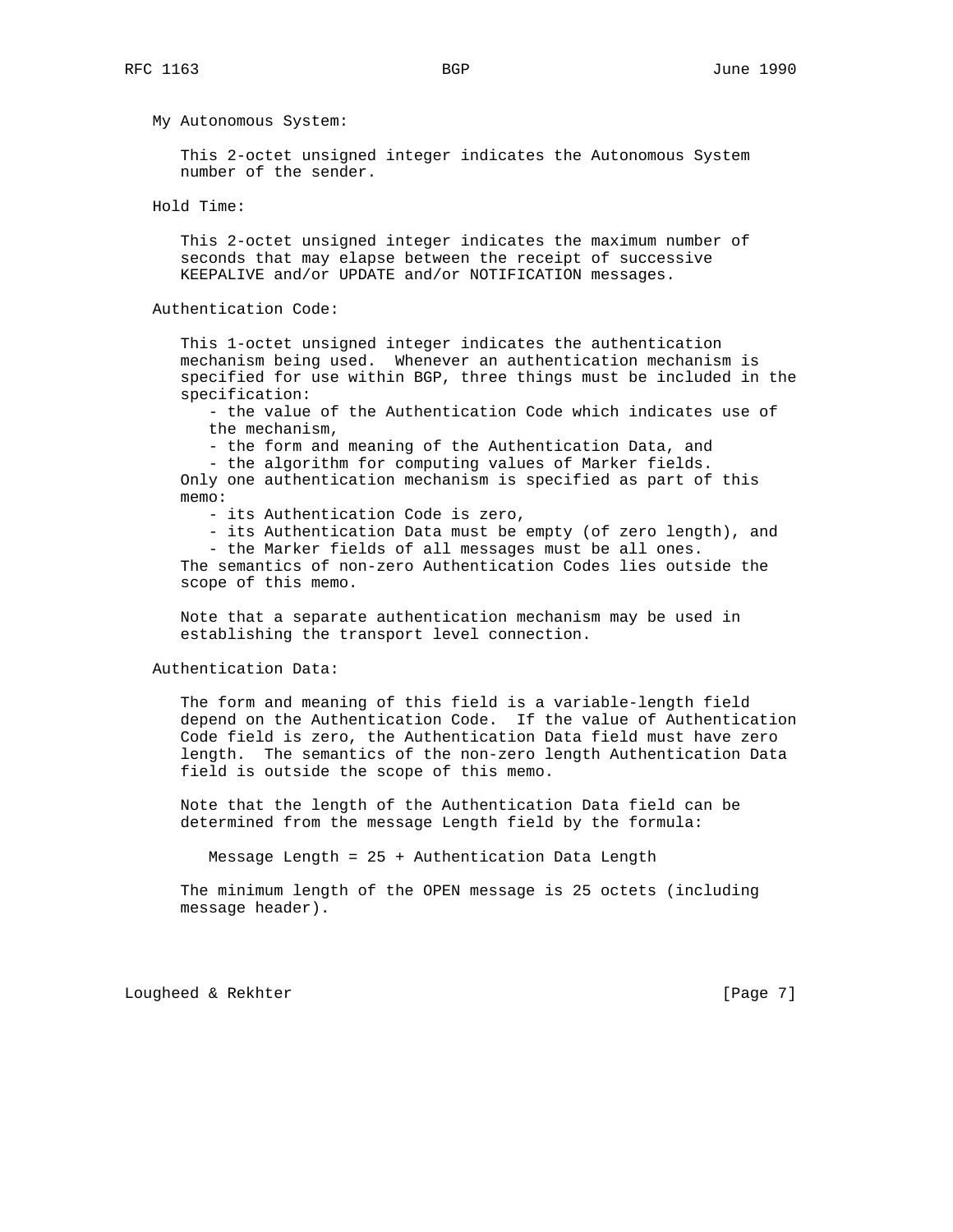4.3 UPDATE Message Format

 UPDATE messages are used to transfer routing information between BGP peers. The information in the UPDATE packet can be used to construct a graph describing the relationships of the various Autonomous Systems. By applying rules to be discussed, routing information loops and some other anomalies may be detected and removed from inter-AS routing.

 In addition to the fixed-size BGP header, the UPDATE message contains the following fields (note that all fields may have arbitrary alignment):

 $0$  1 2 3 0 1 2 3 4 5 6 7 8 9 0 1 2 3 4 5 6 7 8 9 0 1 2 3 4 5 6 7 8 9 0 1 +-+-+-+-+-+-+-+-+-+-+-+-+-+-+-+-+ | Total Path Attributes Length | +-+-+-+-+-+-+-+-+-+-+-+-+-+-+-+-+-+-+-+-+-+-+-+-+-+-+-+-+-+-+-+-+ | | Path Attributes  $\sqrt{2}$  /  $\sqrt{2}$  /  $\sqrt{2}$  /  $\sqrt{2}$  /  $\sqrt{2}$  /  $\sqrt{2}$  /  $\sqrt{2}$  /  $\sqrt{2}$  /  $\sqrt{2}$  /  $\sqrt{2}$  /  $\sqrt{2}$  /  $\sqrt{2}$  /  $\sqrt{2}$  /  $\sqrt{2}$  /  $\sqrt{2}$  /  $\sqrt{2}$  /  $\sqrt{2}$  /  $\sqrt{2}$  /  $\sqrt{2}$  /  $\sqrt{2}$  /  $\sqrt{2}$  /  $\sqrt{2}$  / +-+-+-+-+-+-+-+-+-+-+-+-+-+-+-+-+-+-+-+-+-+-+-+-+-+-+-+-+-+-+-+-+ Network 1 +-+-+-+-+-+-+-+-+-+-+-+-+-+-+-+-+-+-+-+-+-+-+-+-+-+-+-+-+-+-+-+-+ / / / / +-+-+-+-+-+-+-+-+-+-+-+-+-+-+-+-+-+-+-+-+-+-+-+-+-+-+-+-+-+-+-+-+ Network n +-+-+-+-+-+-+-+-+-+-+-+-+-+-+-+-+-+-+-+-+-+-+-+-+-+-+-+-+-+-+-+-+

Total Path Attribute Length:

 This 2-octet unsigned integer indicates the total length of the Path Attributes field in octets. Its value must allow the (non negative integer) number of Network fields to be determined as specified below.

Path Attributes:

 A variable length sequence of path attributes is present in every UPDATE. Each path attribute is a triple <attribute type, attribute length, attribute value> of variable length.

 Attribute Type is a two-octet field that consists of the Attribute Flags octet followed by the Attribute Type Code octet.

Lougheed & Rekhter **Example 2018** [Page 8]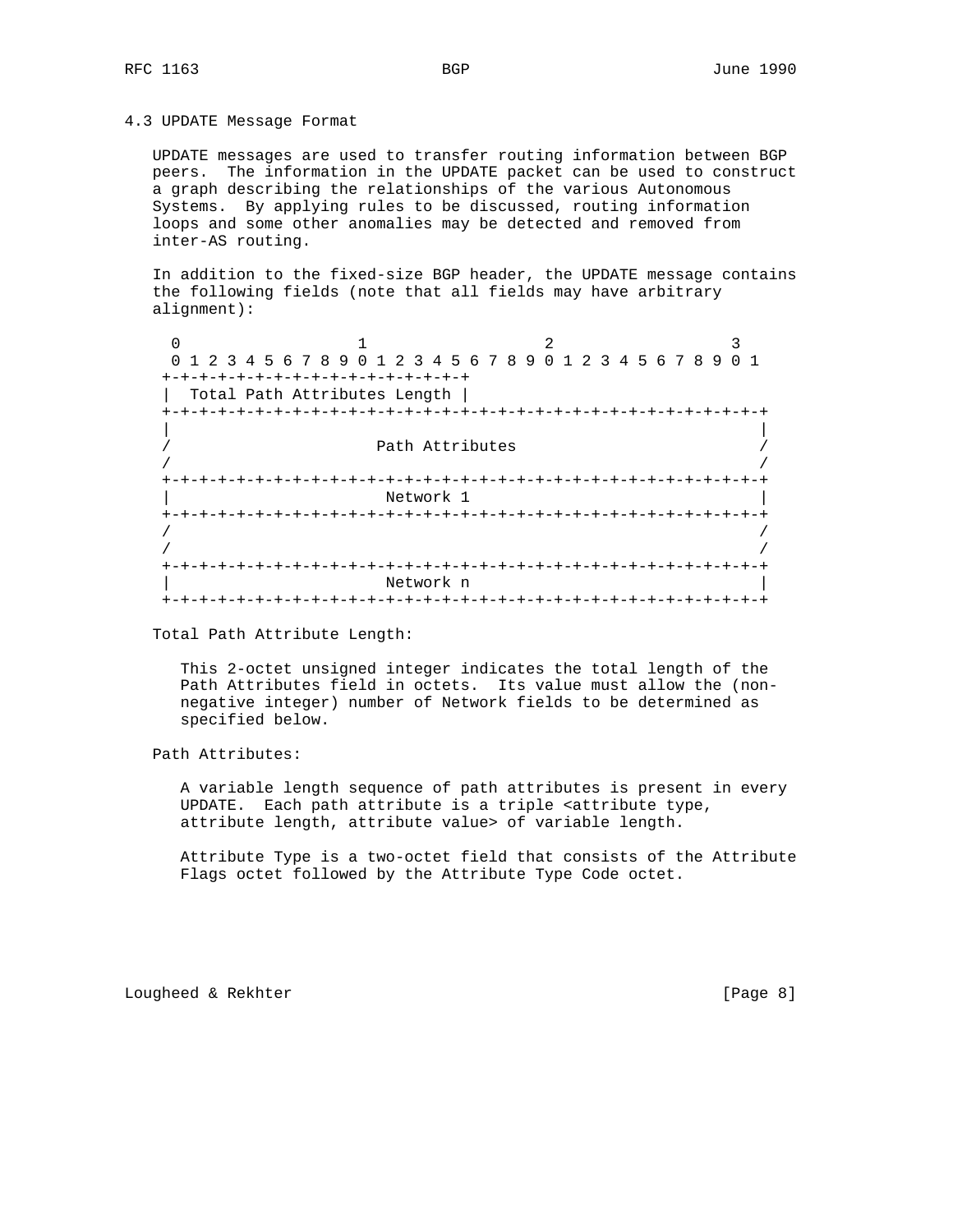$\sim$  0  $\sim$  1 0 1 2 3 4 5 6 7 8 9 0 1 2 3 4 5 +-+-+-+-+-+-+-+-+-+-+-+-+-+-+-+-+ | Attr. Flags |Attr. Type Code| +-+-+-+-+-+-+-+-+-+-+-+-+-+-+-+-+

> The high-order bit (bit 0) of the Attribute Flags octet is the Optional bit. It defines whether the attribute is optional (if set to 1) or well-known (if set to 0).

 The second high-order bit (bit 1) of the Attribute Flags octet is the Transitive bit. It defines whether an optional attribute is transitive (if set to 1) or non-transitive (if set to 0). For well-known attributes, the Transitive bit must be set to 1. (See Section 5 for a discussion of transitive attributes.)

 The third high-order bit (bit 2) of the Attribute Flags octet is the Partial bit. It defines whether the information contained in the optional transitive attribute is partial (if set to 1) or complete (if set to 0). For well-known attributes and for optional non-transitive attributes the Partial bit must be set to 0.

 The fourth high-order bit (bit 3) of the Attribute Flags octet is the Extended Length bit. It defines whether the Attribute Length is one octet (if set to 0) or two octets (if set to 1). Extended Length may be used only if the length of the attribute value is greater than 255 octets.

 The lower-order four bits of the Attribute Flags octet are unused. They must be zero (and should be ignored when received).

 The Attribute Type Code octet contains the Attribute Type Code. Currently defined Attribute Type Codes are discussed in Section 5.

 If the Extended Length bit of the Attribute Flags octet is set to 0, the third octet of the Path Attribute contains the length of the attribute data in octets.

 If the Extended Length bit of the Attribute Flags octet is set to 1, then the third and the fourth octets of the path attribute contain the length of the attribute data in octets.

 The remaining octets of the Path Attribute represent the attribute value and are interpreted according to the Attribute Flags and the Attribute Type Code.

The meaning and handling of Path Attributes is discussed in

Lougheed & Rekhter [Page 9]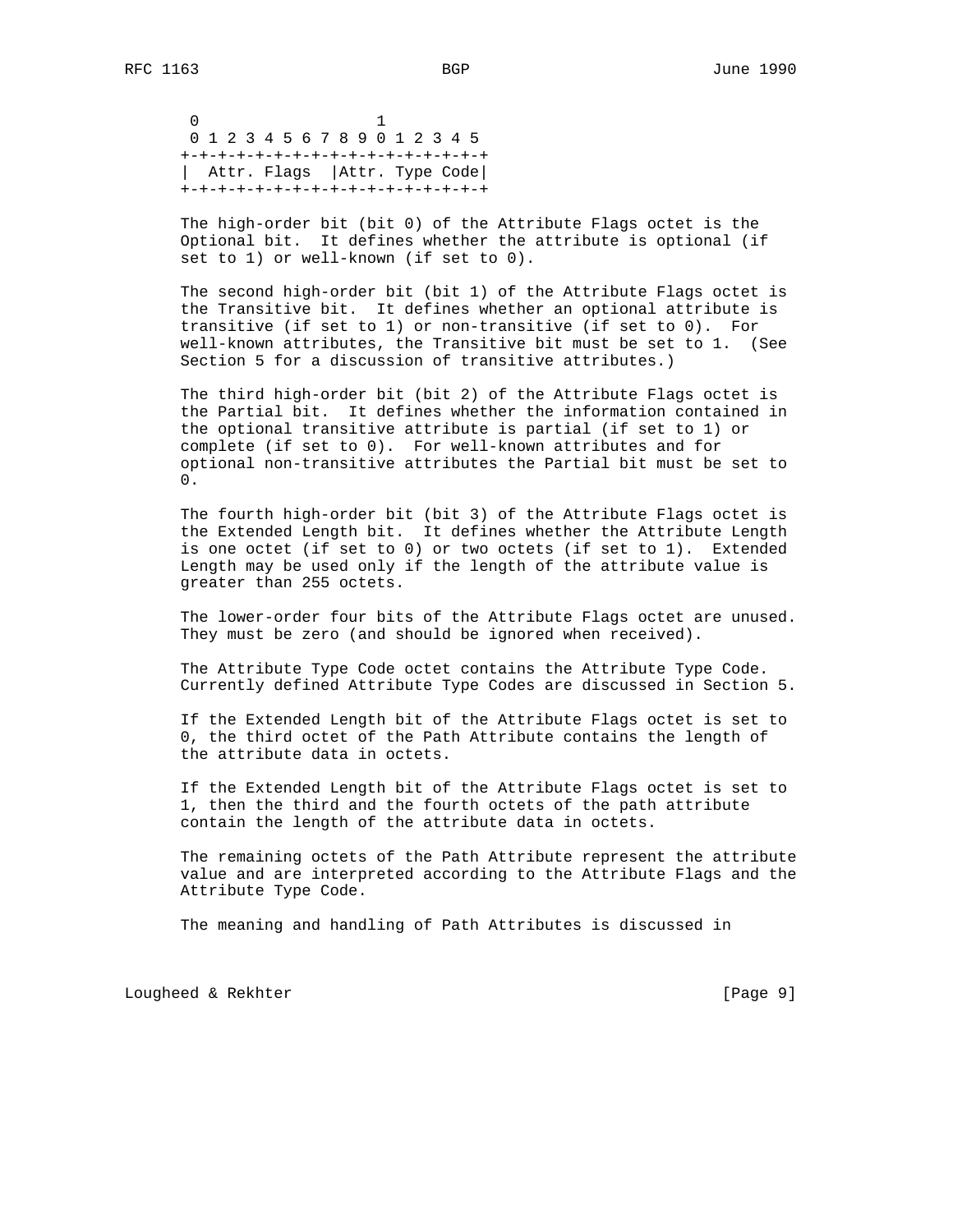Section 5.

Network:

 Each 4-octet Internet network number indicates one network whose Inter-Autonomous System routing is described by the Path Attributes. Subnets and host addresses are specifically not allowed. The total number of Network fields in the UPDATE message can be determined by the formula:

Message Length =  $19 + Total$  Path Attribute Length + 4 \* #Nets

 The message Length field of the message header and the Path Attributes Length field of the UPDATE message must be such that the formula results in a non-negative integer number of Network fields.

 The minimum length of the UPDATE message is 37 octets (including message header).

4.4 KEEPALIVE Message Format

 BGP does not use any transport protocol-based keep-alive mechanism to determine if peers are reachable. Instead, KEEPALIVE messages are exchanged between peers often enough as not to cause the hold time (as advertised in the OPEN message) to expire. A reasonable maximum time between KEEPALIVE messages would be one third of the Hold Time interval.

 KEEPALIVE message consists of only message header and has a length of 19 octets.

4.5 NOTIFICATION Message Format

 A NOTIFICATION message is sent when an error condition is detected. The BGP connection is closed immediately after sending it.

 In addition to the fixed-size BGP header, the NOTIFICATION message contains the following fields:

 $0$  1 2 3 0 1 2 3 4 5 6 7 8 9 0 1 2 3 4 5 6 7 8 9 0 1 2 3 4 5 6 7 8 9 0 1 +-+-+-+-+-+-+-+-+-+-+-+-+-+-+-+-+-+-+-+-+-+-+-+-+-+-+-+-+-+-+-+-+ | Error code | Error subcode | Data +-+-+-+-+-+-+-+-+-+-+-+-+-+-+-+-+ + | | +-+-+-+-+-+-+-+-+-+-+-+-+-+-+-+-+-+-+-+-+-+-+-+-+-+-+-+-+-+-+-+-+

Lougheed & Rekhter [Page 10]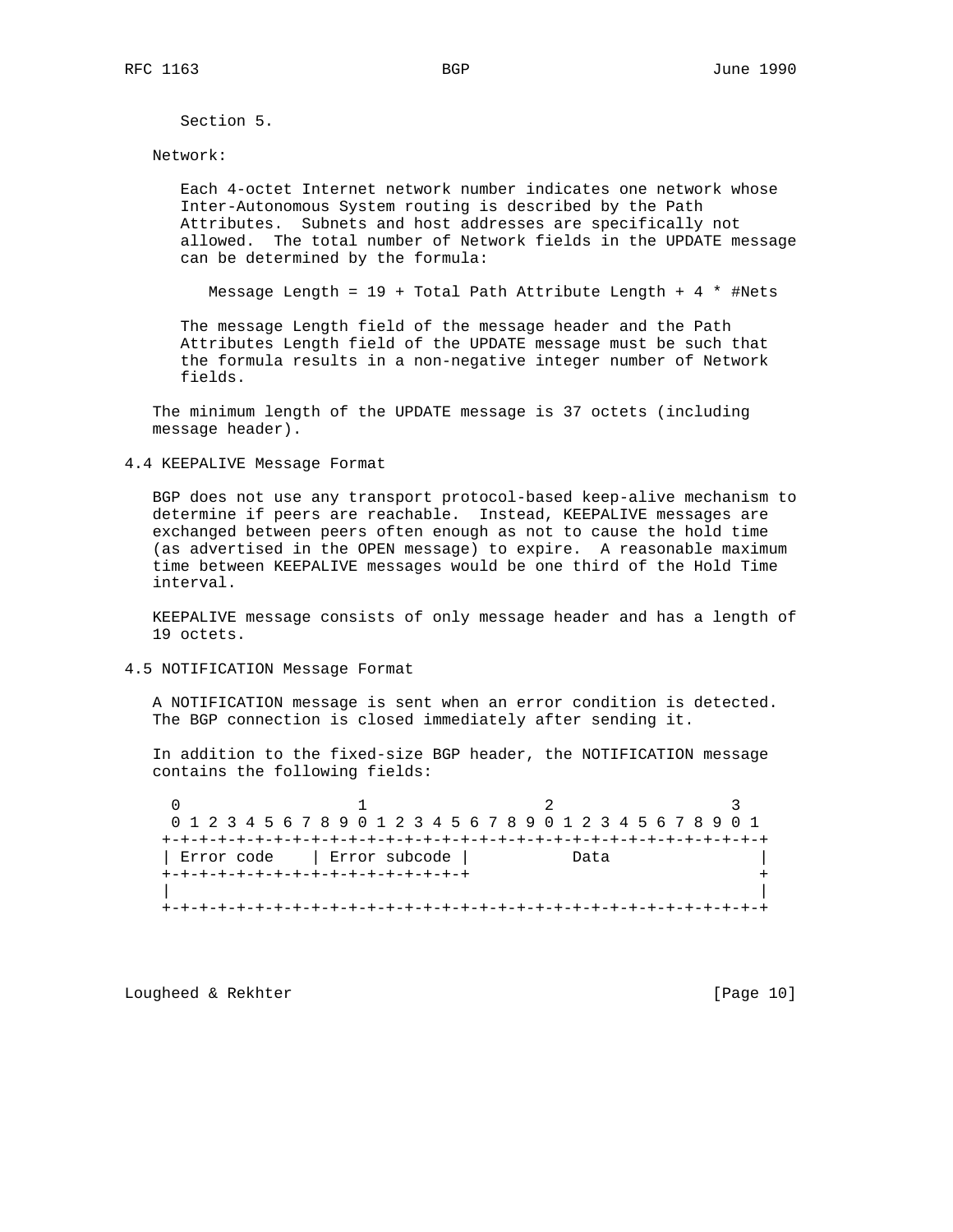Error Code:

 This 1-octet unsigned integer indicates the type of NOTIFICATION. The following Error Codes have been defined:

| Error Code   | Symbolic Name              | Reference   |
|--------------|----------------------------|-------------|
| $\mathbf{1}$ | Message Header Error       | Section 6.1 |
| 2            | OPEN Message Error         | Section 6.2 |
| 3            | UPDATE Message Error       | Section 6.3 |
| 4            | Hold Timer Expired         | Section 6.5 |
| 5            | Finite State Machine Error | Section 6.6 |
| 6            | Cease                      | Section 6.7 |

Error subcode:

 This 1-octet unsigned integer provides more specific information about the nature of the reported error. Each Error Code may have one or more Error Subcodes associated with it. If no appropriate Error Subcode is defined, then a zero (Unspecific) value is used for the Error Subcode field.

Message Header Error subcodes:

- 1 Connection Not Synchronized.
- 2 Bad Message Length.
- 3 Bad Message Type.

OPEN Message Error subcodes:

- 1 Unsupported Version Number.
- 2 Bad Peer AS.
- 3 Unsupported Authentication Code.
- 4 Authentication Failure.

UPDATE Message Error subcodes:

- 1 Malformed Attribute List.
- 2 Unrecognized Well-known Attribute.
- 3 Missing Well-known Attribute.
- 4 Attribute Flags Error.
- 5 Attribute Length Error.
- 6 Invalid ORIGIN Attribute
- 7 AS Routing Loop.
- 8 Invalid NEXT\_HOP Attribute.
- 9 Optional Attribute Error.
- 10 Invalid Network Field.

Lougheed & Rekhter [Page 11]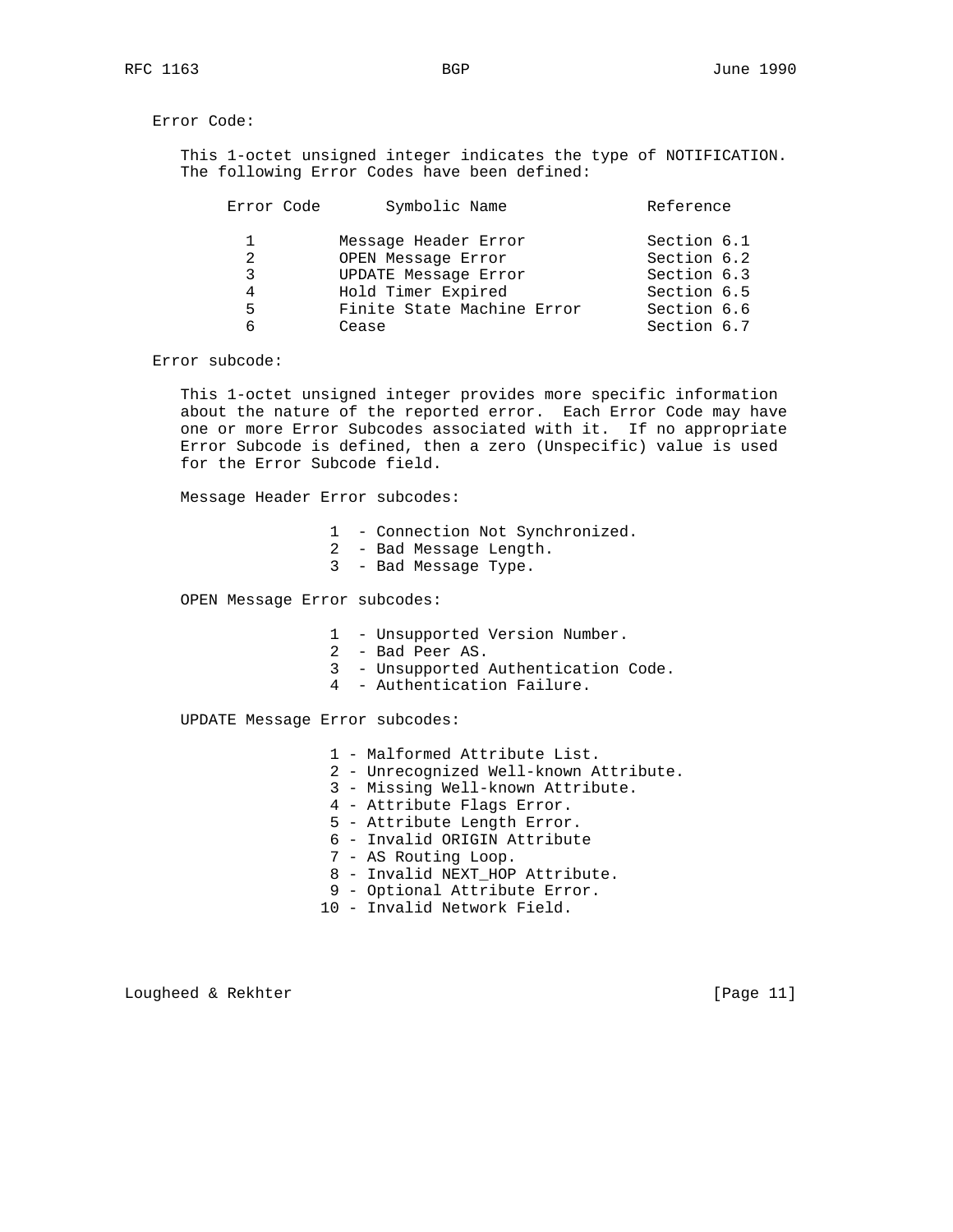Data:

 This variable-length field is used to diagnose the reason for the NOTIFICATION. The contents of the Data field depend upon the Error Code and Error Subcode. See Section 6 below for more details.

 Note that the length of the Data field can be determined from the message Length field by the formula:

Message Length = 21 + Data Length

 The minimum length of the NOTIFICATION message is 21 octets (including message header).

5. Path Attributes

This section discusses the path attributes of the UPDATE message.

Path attributes fall into four separate categories:

- 1. Well-known mandatory.
- 2. Well-known discretionary.
- 3. Optional transitive.
- 4. Optional non-transitive.

 Well-known attributes must be recognized by all BGP implementations. Some of these attributes are mandatory and must be included in every UPDATE message. Others are discretionary and may or may not be sent in a particular UPDATE message. Which well-known attributes are mandatory or discretionary is noted in the table below.

 All well-known attributes must be passed along (after proper updating, if necessary) to other BGP peers.

 In addition to well-known attributes, each path may contain one or more optional attributes. It is not required or expected that all BGP implementations support all optional attributes. The handling of an unrecognized optional attribute is determined by the setting of the Transitive bit in the attribute flags octet. Unrecognized transitive optional attributes should be accepted and passed along to other BGP peers. If a path with unrecognized transitive optional attribute is accepted and passed along to other BGP peers, the Partial bit in the Attribute Flags octet is set to 1. If a path with recognized transitive optional attribute is accepted and passed along to other BGP peers and the Partial bit in the Attribute Flags octet is set to 1 by some previous AS, it is not set back to 0 by the current AS. Unrecognized non-transitive optional attributes should

Lougheed & Rekhter [Page 12]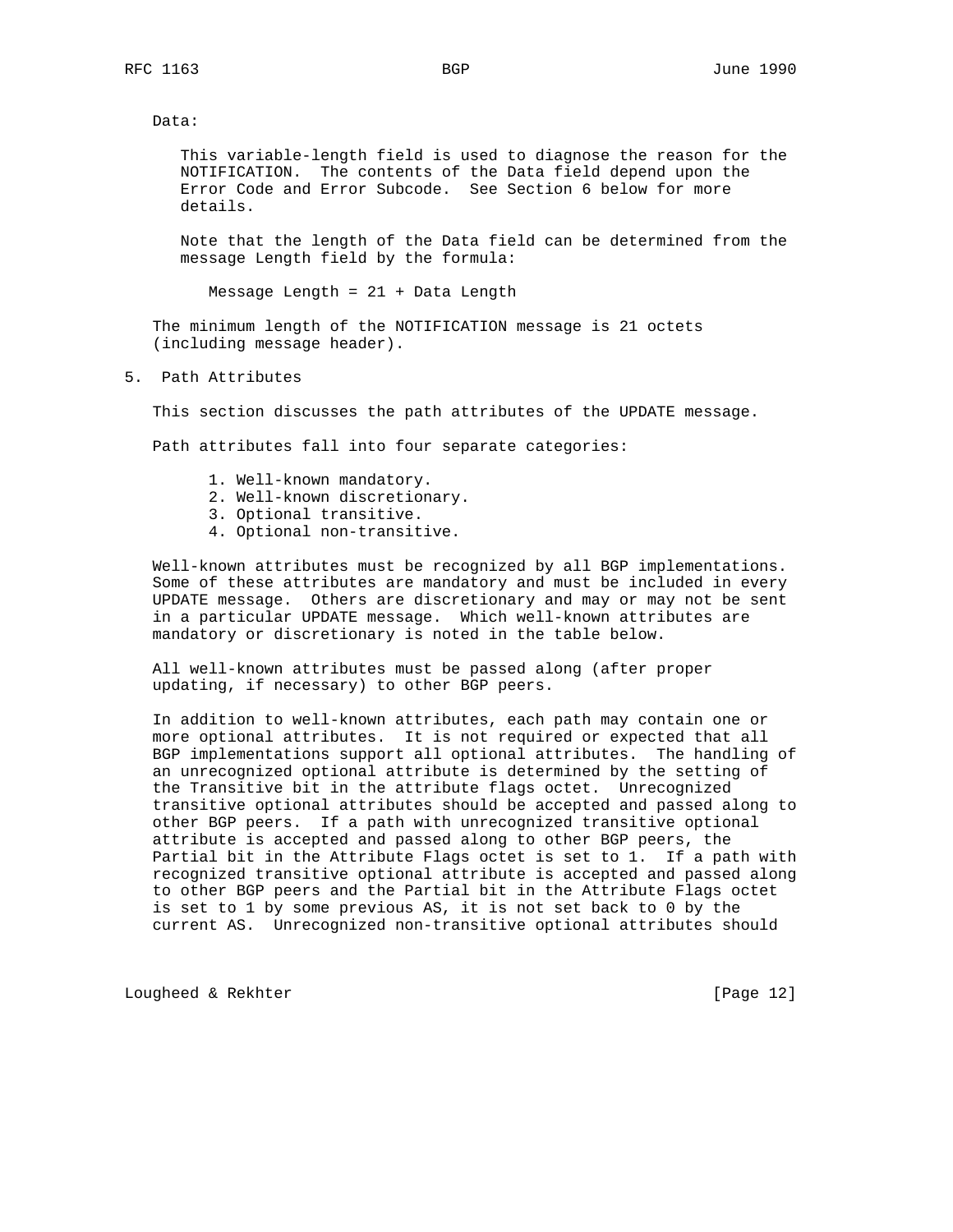be quietly ignored and not passed along to other BGP peers.

 New transitive optional attributes may be attached to the path by the originator or by any other AS in the path. If they are not attached by the originator, the Partial bit in the Attribute Flags octet is set to 1. The rules for attaching new non-transitive optional attributes will depend on the nature of the specific attribute. The documentation of each new non-transitive optional attribute will be expected to include such rules. (The description of the INTER-AS METRIC attribute gives an example.) All optional attributes (both transitive and non-transitive) may be updated (if appropriate) by ASs in the path.

 The order of attributes within the Path Attributes field of a particular UPDATE message is irrelevant.

 The same attribute cannot appear more than once within the Path Attributes field of a particular UPDATE message.

 Following table specifies attribute type code, attribute length, and attribute category for path attributes defined in this document:

| Type Code            | Length   | Attribute category        |
|----------------------|----------|---------------------------|
|                      |          | well-known, mandatory     |
|                      | variable | well-known, mandatory     |
|                      |          | well-known, mandatory     |
|                      |          | well-known, discretionary |
| INTER-AS METRIC<br>5 |          | optional, non-transitive  |
|                      |          |                           |

ORIGIN:

 The ORIGIN path attribute defines the origin of the path information. The data octet can assume the following values:

| Value | Meaning                                               |
|-------|-------------------------------------------------------|
|       | IGP - network(s) are interior to the originating AS   |
|       | EGP - network(s) learned via EGP                      |
|       | INCOMPLETE - $network(s)$ learned by some other means |

AS\_PATH:

 The AS\_PATH attribute enumerates the ASs that must be traversed to reach the networks listed in the UPDATE message. Since an AS identifier is 2 octets, the length of an AS\_PATH attribute is twice the number of ASs in the path. Rules for constructing an AS\_PATH attribute are discussed in Section 9.

Lougheed & Rekhter [Page 13]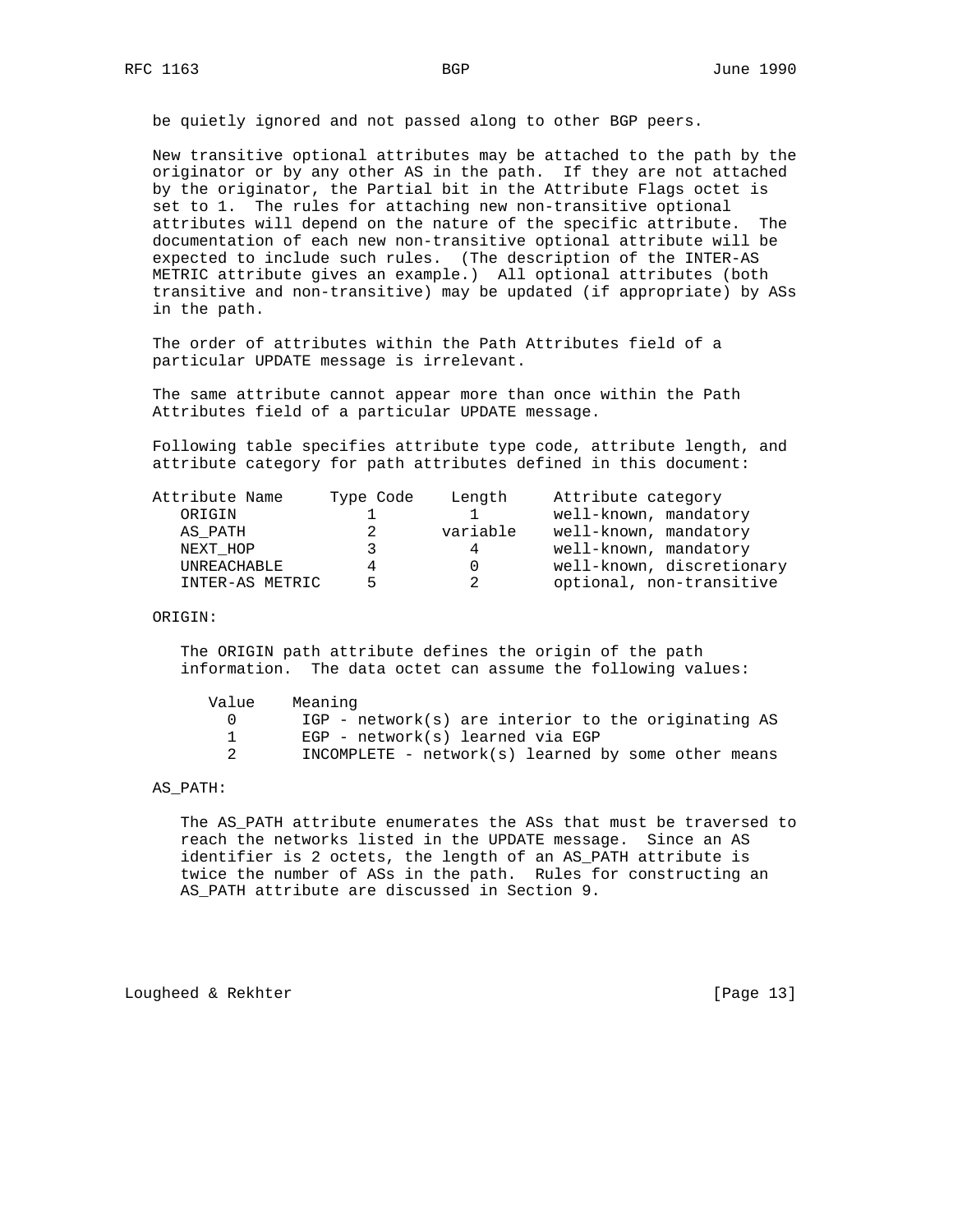#### NEXT\_HOP:

 The NEXT\_HOP path attribute defines the IP address of the border router that should be used as the next hop to the networks listed in the UPDATE message. This border router must belong to the same AS as the BGP peer that advertises it.

### UNREACHABLE:

 The UNREACHABLE attribute is used to notify a BGP peer that some of the previously advertised routes have become unreachable.

#### INTER-AS METRIC:

 The INTER-AS METRIC attribute may be used on external (inter-AS) links to discriminate between multiple exit or entry points to the same neighboring AS. The value of the INTER-AS METRIC attribute is a 2-octet unsigned number which is called a metric. All other factors being equal, the exit or entry point with lower metric should be preferred. If received over external links, the INTER- AS METRIC attribute may be propagated over internal links to other BGP speaker within the same AS. The INTER-AS METRIC attribute is never propagated to other BGP speakers in neighboring AS's.

6. BGP Error Handling.

 This section describes actions to be taken when errors are detected while processing BGP messages.

 When any of the conditions described here are detected, a NOTIFICATION message with the indicated Error Code, Error Subcode, and Data fields is sent, and the BGP connection is closed. If no Error Subcode is specified, then a zero should be used.

 The phrase "the BGP connection is closed" means that the transport protocol connection has been closed and that all resources for that BGP connection have been deallocated. Routing table entries associated with the remote peer are marked as invalid. The fact that the routes have become invalid is passed to other BGP peers before the routes are deleted from the system.

 Unless specified explicitly, the Data field of the NOTIFICATION message that is sent to indicate an error is empty.

6.1 Message Header error handling.

 All errors detected while processing the Message Header are indicated by sending the NOTIFICATION message with Error Code Message Header

Lougheed & Rekhter [Page 14]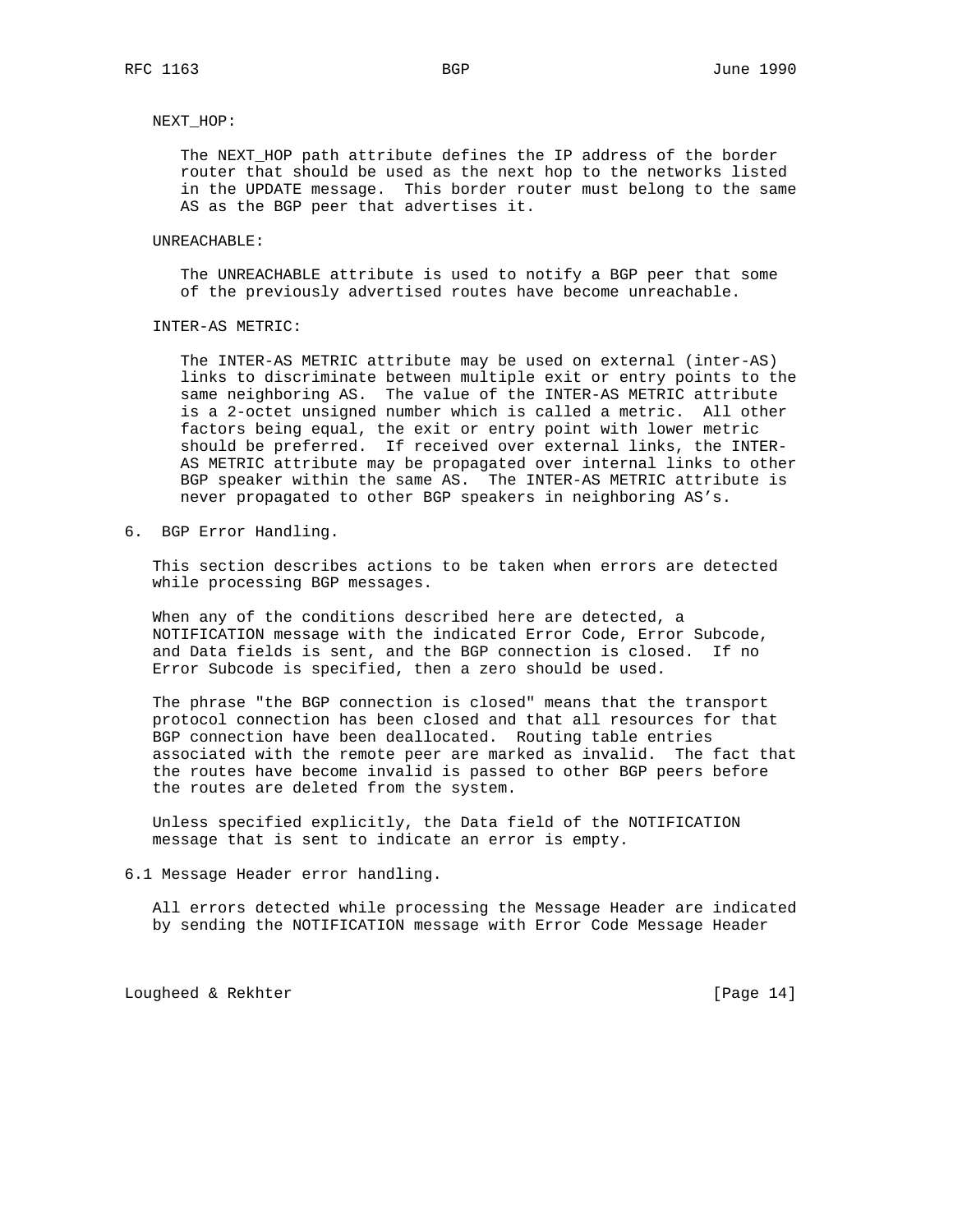Error. The Error Subcode elaborates on the specific nature of the error.

 The expected value of the Marker field of the message header is all ones if the message type is OPEN. The expected value of the Marker field for all other types of BGP messages determined based on the Authentication Code in the BGP OPEN message and the actual authentication mechanism (if the Authentication Code in the BGP OPEN message is non-zero). If the Marker field of the message header is not the expected one, then a synchronization error has occurred and the Error Subcode is set to Connection Not Synchronized.

 If the Length field of the message header is less than 19 or greater than 4096, or if the Length field of an OPEN message is less than the minimum length of the OPEN message, or if the Length field of an UPDATE message is less than the minimum length of the UPDATE message, or if the Length field of a KEEPALIVE message is not equal to 19, or if the Length field of a NOTIFICATION message is less than the minimum length of the NOTIFICATION message, then the Error Subcode is set to Bad Message Length. The Data field contains the erroneous Length field.

 If the Type field of the message header is not recognized, then the Error Subcode is set to Bad Message Type. The Data field contains the erroneous Type field.

6.2 OPEN message error handling.

 All errors detected while processing the OPEN message are indicated by sending the NOTIFICATION message with Error Code OPEN Message Error. The Error Subcode elaborates on the specific nature of the error.

 If the version number contained in the Version field of the received OPEN message is not supported, then the Error Subcode is set to Unsupported Version Number. The Data field is a 2-octet unsigned integer, which indicates the largest locally supported version number less than the version the remote BGP peer bid (as indicated in the received OPEN message).

 If the Autonomous System field of the OPEN message is unacceptable, then the Error Subcode is set to Bad Peer AS. The determination of acceptable Autonomous System numbers is outside the scope of this protocol.

 If the Authentication Code of the OPEN message is not recognized, then the Error Subcode is set to Unsupported Authentication Code.

Lougheed & Rekhter [Page 15]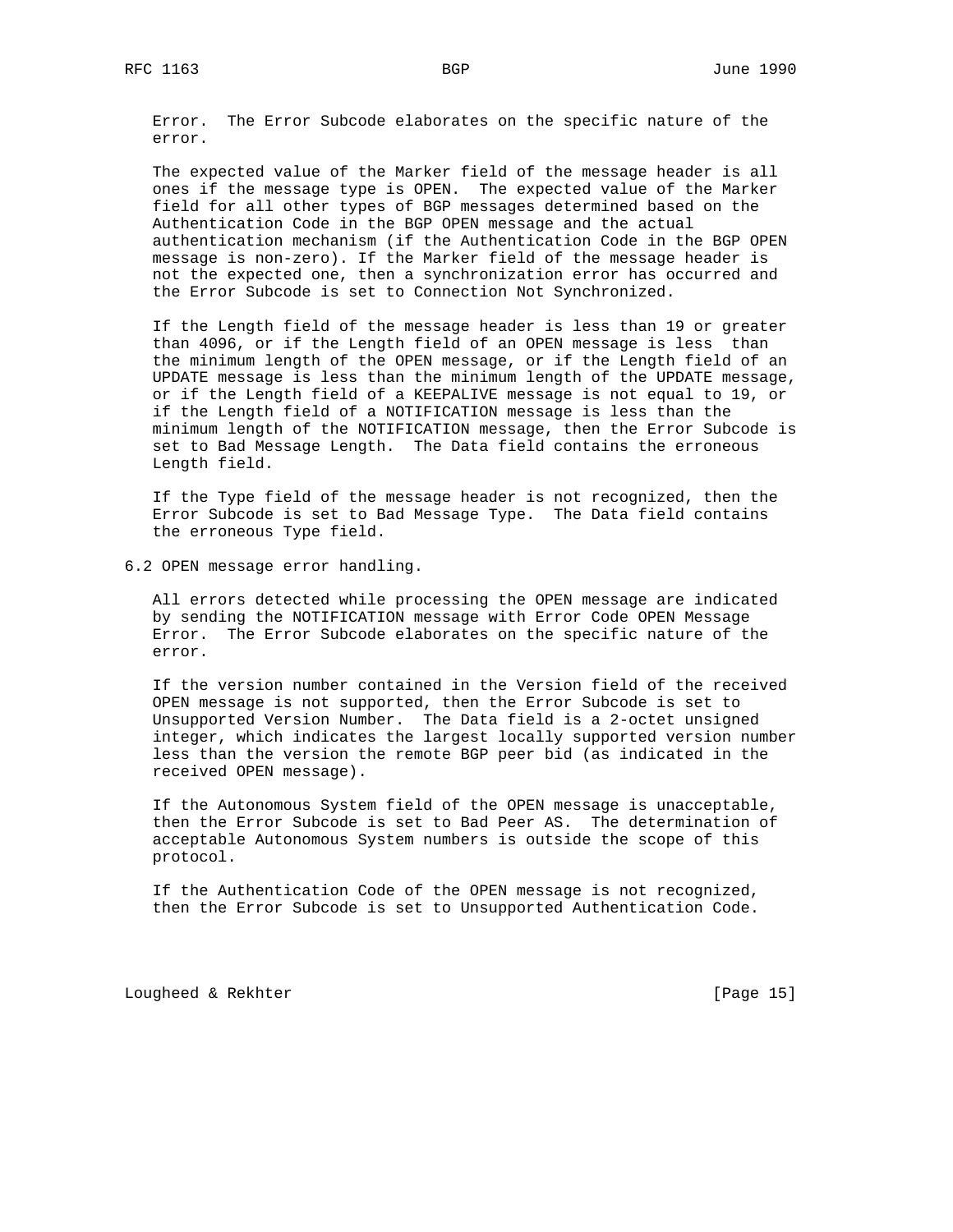If the Authentication Code is zero, then the Authentication Data must be of zero length. Otherwise, the Error Subcode is set to Authentication Failure.

 If the Authentication Code is non-zero, then the corresponding authentication procedure is invoked. If the authentication procedure (based on Authentication Code and Authentication Data) fails, then the Error Subcode is set to Authentication Failure.

6.3 UPDATE message error handling.

 All errors detected while processing the UPDATE message are indicated by sending the NOTIFICATION message with Error Code UPDATE Message Error. The error subcode elaborates on the specific nature of the error.

 Error checking of an UPDATE message begins by examining the path attributes. If the Total Attribute Length is too large (i.e., if Total Attribute Length + 21 exceeds the message Length), or if the (non-negative integer) Number of Network fields cannot be computed as in Section 4.3, then the Error Subcode is set to Malformed Attribute List.

 If any recognized attribute has Attribute Flags that conflict with the Attribute Type Code, then the Error Subcode is set to Attribute Flags Error. The Data field contains the erroneous attribute (type, length and value).

 If any recognized attribute has Attribute Length that conflicts with the expected length (based on the attribute type code), then the Error Subcode is set to Attribute Length Error. The Data field contains the erroneous attribute (type, length and value).

 If any of the mandatory well-known attributes are not present, then the Error Subcode is set to Missing Well-known Attribute. The Data field contains the Attribute Type Code of the missing well-known attribute.

 If any of the mandatory well-known attributes are not recognized, then the Error Subcode is set to Unrecognized Well-known Attribute. The Data field contains the unrecognized attribute (type, length and value).

 If the ORIGIN attribute has an undefined value, then the Error Subcode is set to Invalid Origin Attribute. The Data field contains the unrecognized attribute (type, length and value).

If the NEXT\_HOP attribute field is syntactically incorrect, then the

Lougheed & Rekhter [Page 16]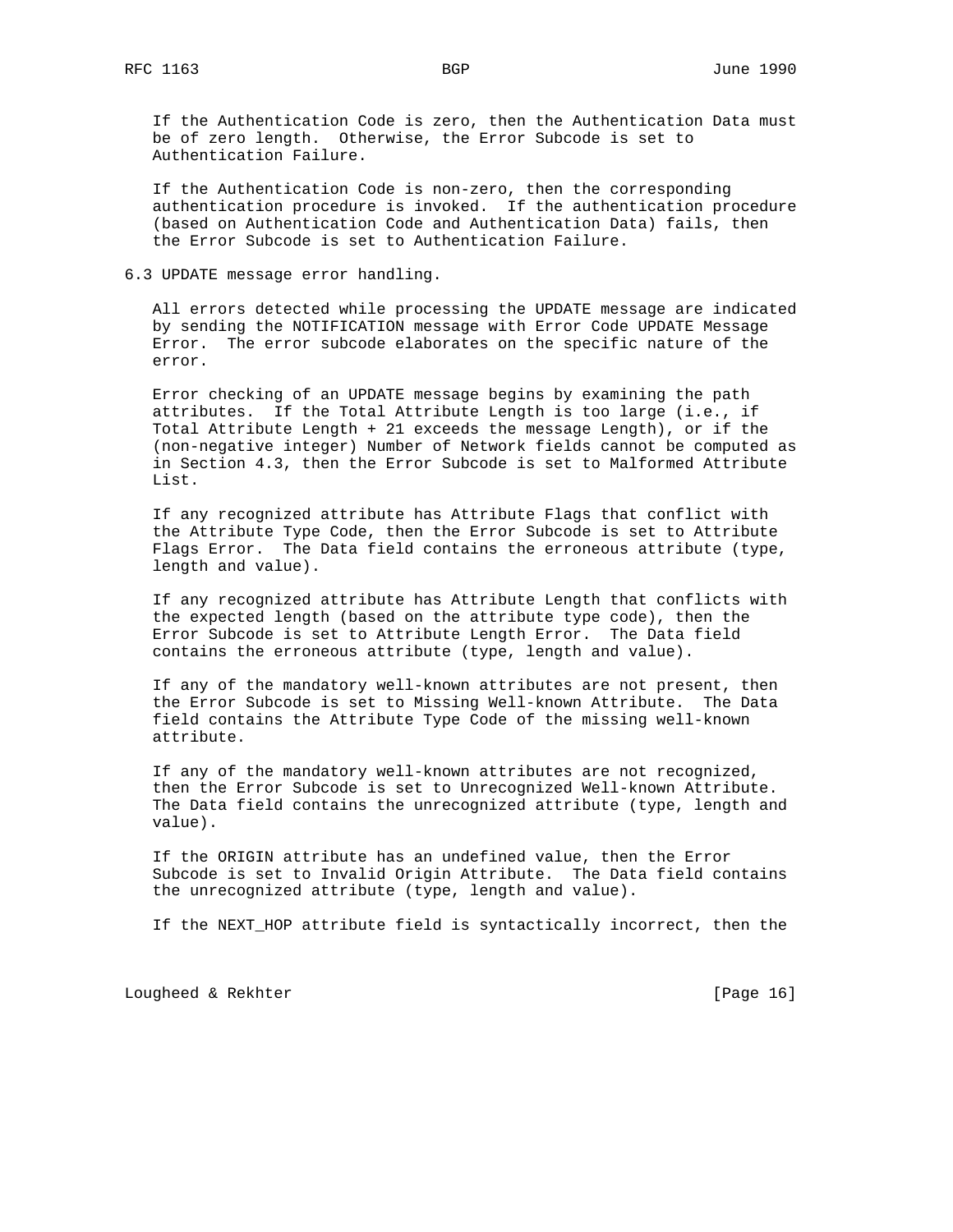Error Subcode is set to Invalid NEXT\_HOP Attribute. The Data field contains the incorrect attribute (type, length and value). Syntactic correctness means that the NEXT\_HOP attribute represents a valid IP host address.

 The AS route specified by the AS\_PATH attribute is checked for AS loops. AS loop detection is done by scanning the full AS route (as specified in the AS\_PATH attribute) and checking that each AS occurs at most once. If a loop is detected, then the Error Subcode is set to AS Routing Loop. The Data field contains the incorrect attribute (type, length and value).

 If an optional attribute is recognized, then the value of this attribute is checked. If an error is detected, the attribute is discarded, and the Error Subcode is set to Optional Attribute Error. The Data field contains the attribute (type, length and value).

 If any attribute appears more than once in the UPDATE message, then the Error Subcode is set to Malformed Attribute List.

 Each Network field in the UPDATE message is checked for syntactic validity. If the Network field is syntactically incorrect, or contains a subnet or a host address, then the Error Subcode is set to Invalid Network Field.

6.4 NOTIFICATION message error handling.

 If a peer sends a NOTIFICATION message, and there is an error in that message, there is unfortunately no means of reporting this error via a subsequent NOTIFICATION message. Any such error, such as an unrecognized Error Code or Error Subcode, should be noticed, logged locally, and brought to the attention of the administration of the peer. The means to do this, however, lies outside the scope of this document.

6.5 Hold Timer Expired error handling.

 If a system does not receive successive KEEPALIVE and/or UPDATE and/or NOTIFICATION messages within the period specified in the Hold Time field of the OPEN message, then the NOTIFICATION message with Hold Timer Expired Error Code should be sent and the BGP connection closed.

Lougheed & Rekhter [Page 17]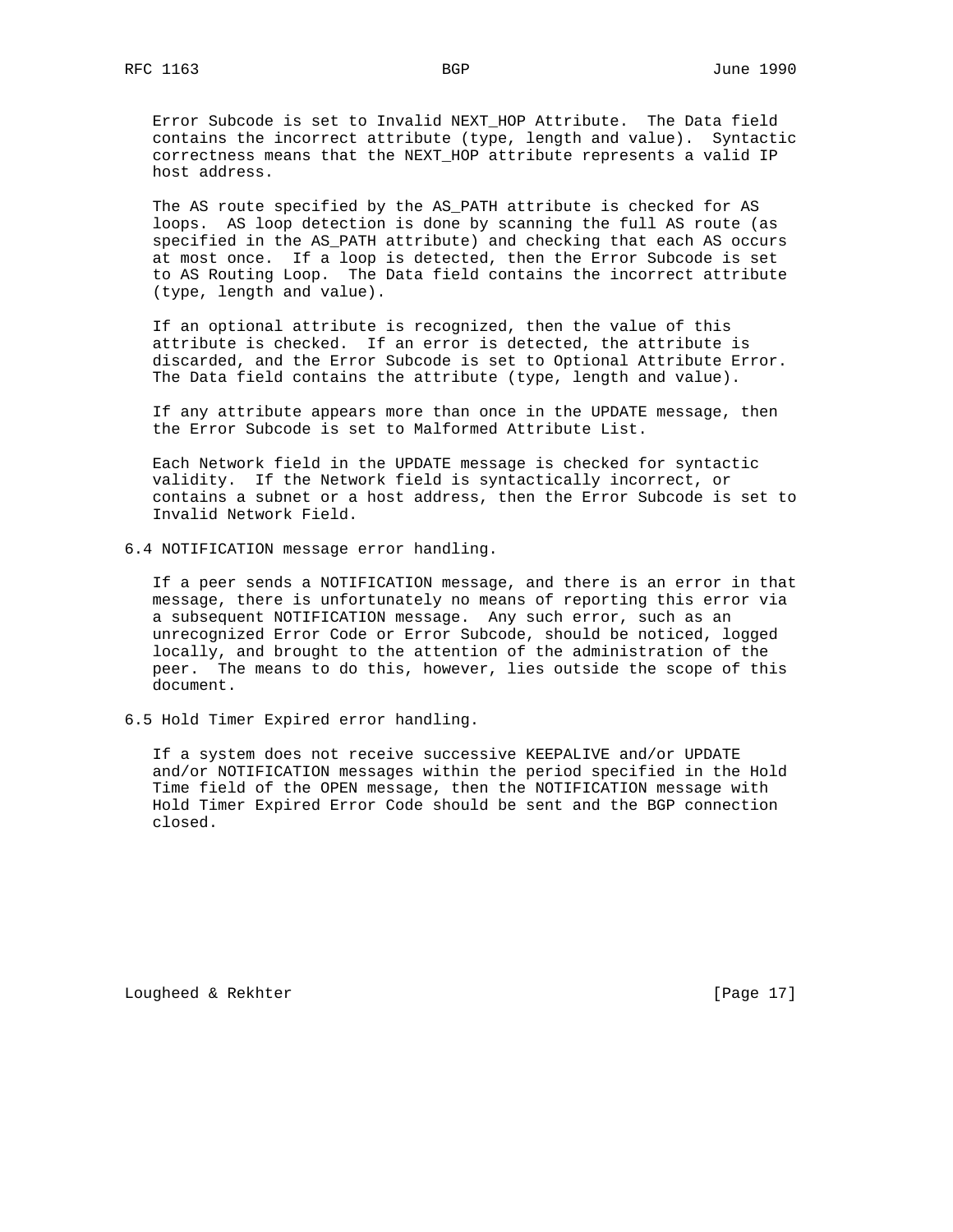6.6 Finite State Machine error handling.

 Any error detected by the BGP Finite State Machine (e.g., receipt of an unexpected event) is indicated by sending the NOTIFICATION message with Error Code Finite State Machine Error.

6.7 Cease.

 In absence of any fatal errors (that are indicated in this section), a BGP peer may choose at any given time to close its BGP connection by sending the NOTIFICATION message with Error Code Cease. However, the Cease NOTIFICATION message should not be used when a fatal error indicated by this section does exist.

7. BGP Version Negotiation.

 BGP speakers may negotiate the version of the protocol by making multiple attempts to open a BGP connection, starting with the highest version number each supports. If an open attempt fails with an Error Code OPEN Message Error, and an Error Subcode Unsupported Version Number, then the BGP speaker has available the version number it tried, the version number its peer tried, the version number passed by its peer in the NOTIFICATION message, and the version numbers that it supports. If the two peers do support one or more common versions, then this will allow them to rapidly determine the highest common version. In order to support BGP version negotiation, future versions of BGP must retain the format of the OPEN and NOTIFICATION messages.

8. BGP Finite State machine.

 This section specifies BGP operation in terms of a Finite State Machine (FSM). Following is a brief summary and overview of BGP operations by state as determined by this FSM. A condensed version of the BGP FSM is found in Appendix 1.

Initially BGP is in the Idle state.

Idle state:

 In this state BGP refuses all incoming BGP connections. No resources are allocated to the BGP neighbor. In response to the Start event (initiated by either system or operator) the local system initializes all BGP resources, starts the ConnectRetry timer, initiates a transport connection to other BGP peer, while listening for connection that may be initiated by the remote BGP peer, and changes its state to Connect.

Lougheed & Rekhter [Page 18]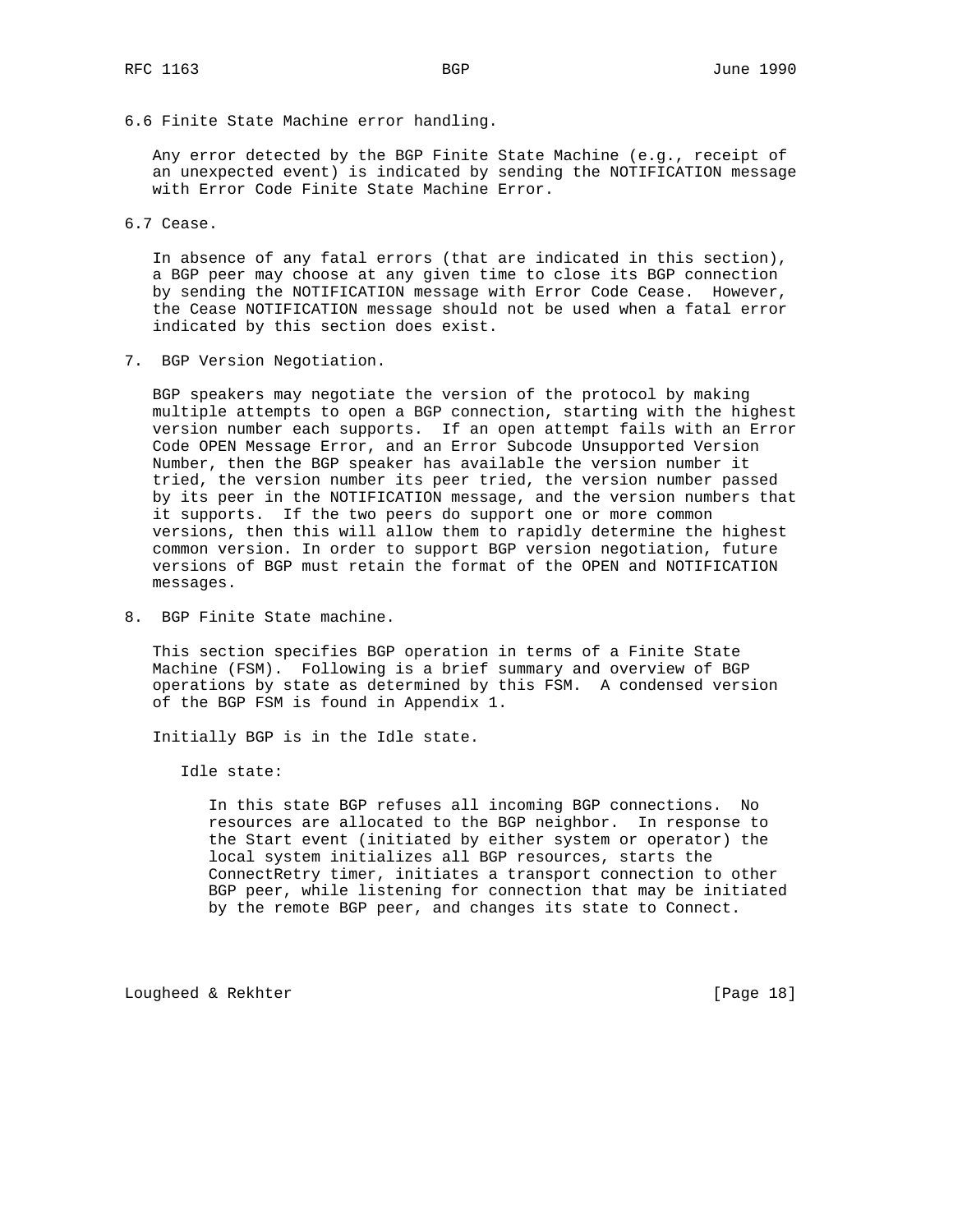The exact value of the ConnectRetry timer is a local matter, but should be sufficiently large to allow TCP initialization.

Any other event received in the Idle state is ignored.

Connect state:

 In this state BGP is waiting for the transport protocol connection to be completed.

 If the transport protocol connection succeeds, the local system clears the ConnectRetry timer, completes initialization, sends an OPEN message to its peer, and changes its state to OpenSent.

 If the transport protocol connect fails (e.g., retransmission timeout), the local system restarts the ConnectRetry timer, continues to listen for a connection that may be initiated by the remote BGP peer, and changes its state to Active state.

 In response to the ConnectRetry timer expired event, the local system restarts the ConnectRetry timer, initiates a transport connection to other BGP peer, continues to listen for a connection that may be initiated by the remote BGP peer, and stays in the Connect state.

Start event is ignored in the Active state.

 In response to any other event (initiated by either system or operator), the local system releases all BGP resources associated with this connection and changes its state to Idle.

Active state:

 In this state BGP is trying to acquire a BGP neighbor by initiating a transport protocol connection.

 If the transport protocol connection succeeds, the local system clears the ConnectRetry timer, completes initialization, sends an OPEN message to its peer, sets its hold timer to a large value, and changes its state to OpenSent.

 In response to the ConnectRetry timer expired event, the local system restarts the ConnectRetry timer, initiates a transport connection to other BGP peer, continues to listen for a connection that may be be initiated by the remote BGP peer, and changes its state to Connect.

If the local system detects that a remote peer is trying to

Lougheed & Rekhter [Page 19]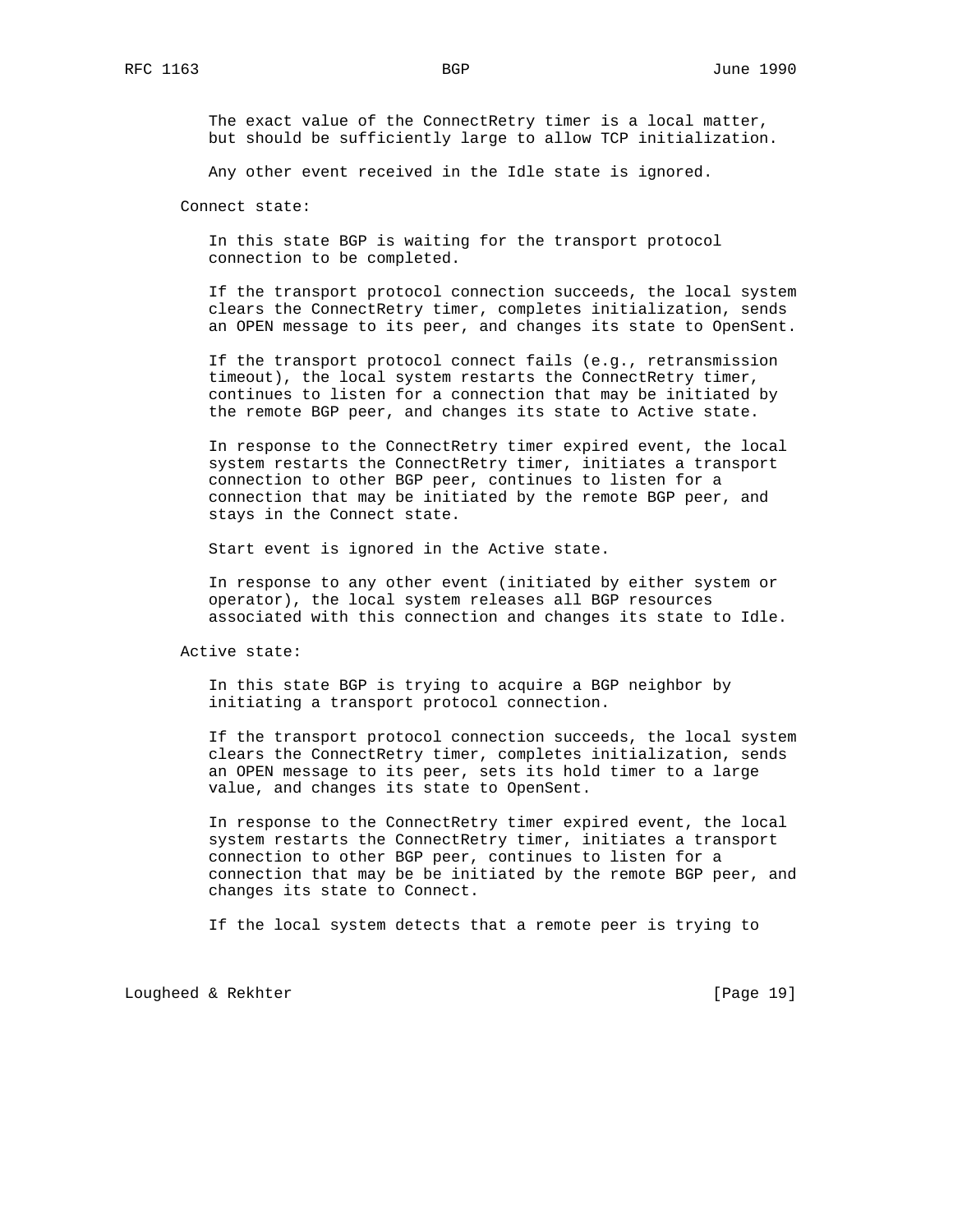establish BGP connection to it, and the IP address of the remote peer is not an expected one, the local system restarts the ConnectRetry timer, rejects the attempted connection, continues to listen for a connection that may be initiated by the remote BGP peer, and stays in the Active state.

Start event is ignored in the Active state.

 In response to any other event (initiated by either system or operator), the local system releases all BGP resources associated with this connection and changes its state to Idle.

OpenSent state:

 In this state BGP waits for an OPEN message from its peer. When an OPEN message is received, all fields are checked for correctness. If the BGP message header checking or OPEN message checking detects an error (see Section 6), the local system sends a NOTIFICATION message and changes its state to Idle.

 If there are no errors in the OPEN message, BGP sends a KEEPALIVE message and sets a KeepAlive timer. The hold timer, which was originally set to an arbitrary large value (see above), is replaced with the value indicated in the OPEN message. If the value of the Autonomous System field is the same as our own , then the connection is "internal" connection; otherwise, it is "external". (This will effect UPDATE processing as described below.) Finally, the state is changed to OpenConfirm.

 If a disconnect notification is received from the underlying transport protocol, the local system closes the BGP connection, restarts the ConnectRetry timer, while continue listening for connection that may be initiated by the remote BGP peer, and goes into the Active state.

 If the hold time expires, the local system sends NOTIFICATION message with error code Hold Timer Expired and changes its state to Idle.

 In response to the Stop event (initiated by either system or operator) the local system sends NOTIFICATION message with Error Code Cease and changes its state to Idle.

Start event is ignored in the OpenSent state.

In response to any other event the local system sends

Lougheed & Rekhter [Page 20]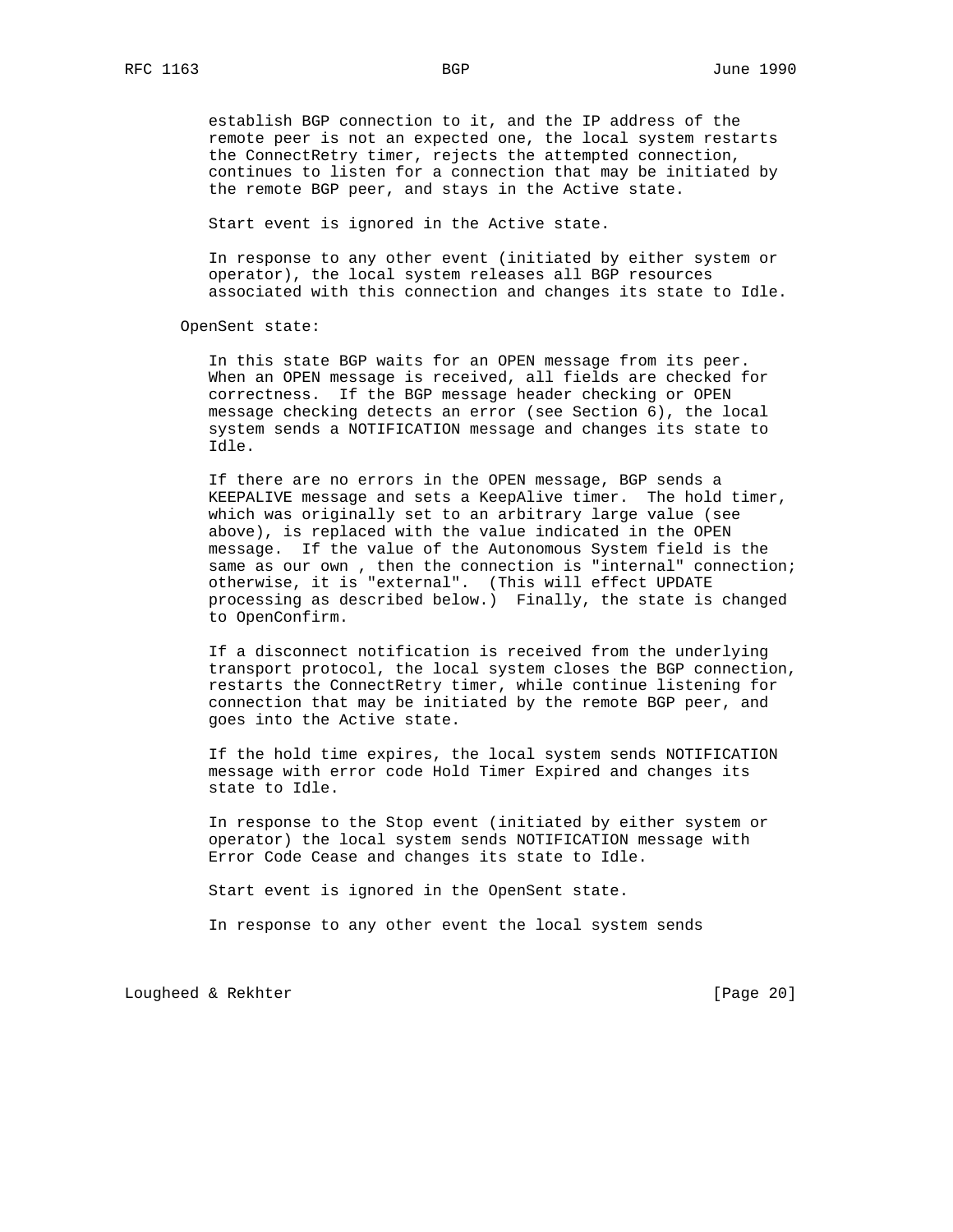NOTIFICATION message with Error Code Finite State Machine Error and changes its state to Idle.

 Whenever BGP changes its state from OpenSent to Idle, it closes the BGP (and transport-level) connection and releases all resources associated with that connection.

OpenConfirm state:

 In this state BGP waits for a KEEPALIVE or NOTIFICATION message.

 If the local system receives a KEEPALIVE message, it changes its state to Established.

 If the hold timer expires before a KEEPALIVE message is received, the local system sends NOTIFICATION message with error code Hold Timer expired and changes its state to Idle.

 If the local system receives a NOTIFICATION message, it changes its state to Idle.

 If the KeepAlive timer expires, the local system sends a KEEPALIVE message and restarts its KeepAlive timer.

 If a disconnect notification is received from the underlying transport protocol, the local system changes its state to Idle.

 In response to the Stop event (initiated by either system or operator) the local system sends NOTIFICATION message with Error Code Cease and changes its state to Idle.

Start event is ignored in the OpenConfirm state.

 In response to any other event the local system sends NOTIFICATION message with Error Code Finite State Machine Error and changes its state to Idle.

 Whenever BGP changes its state from OpenConfirm to Idle, it closes the BGP (and transport-level) connection and releases all resources associated with that connection.

Established state:

 In the Established state BGP can exchange UPDATE, NOTIFICATION, and KEEPALIVE messages with its peer.

If the local system receives an UPDATE or KEEPALIVE message, it

Lougheed & Rekhter [Page 21]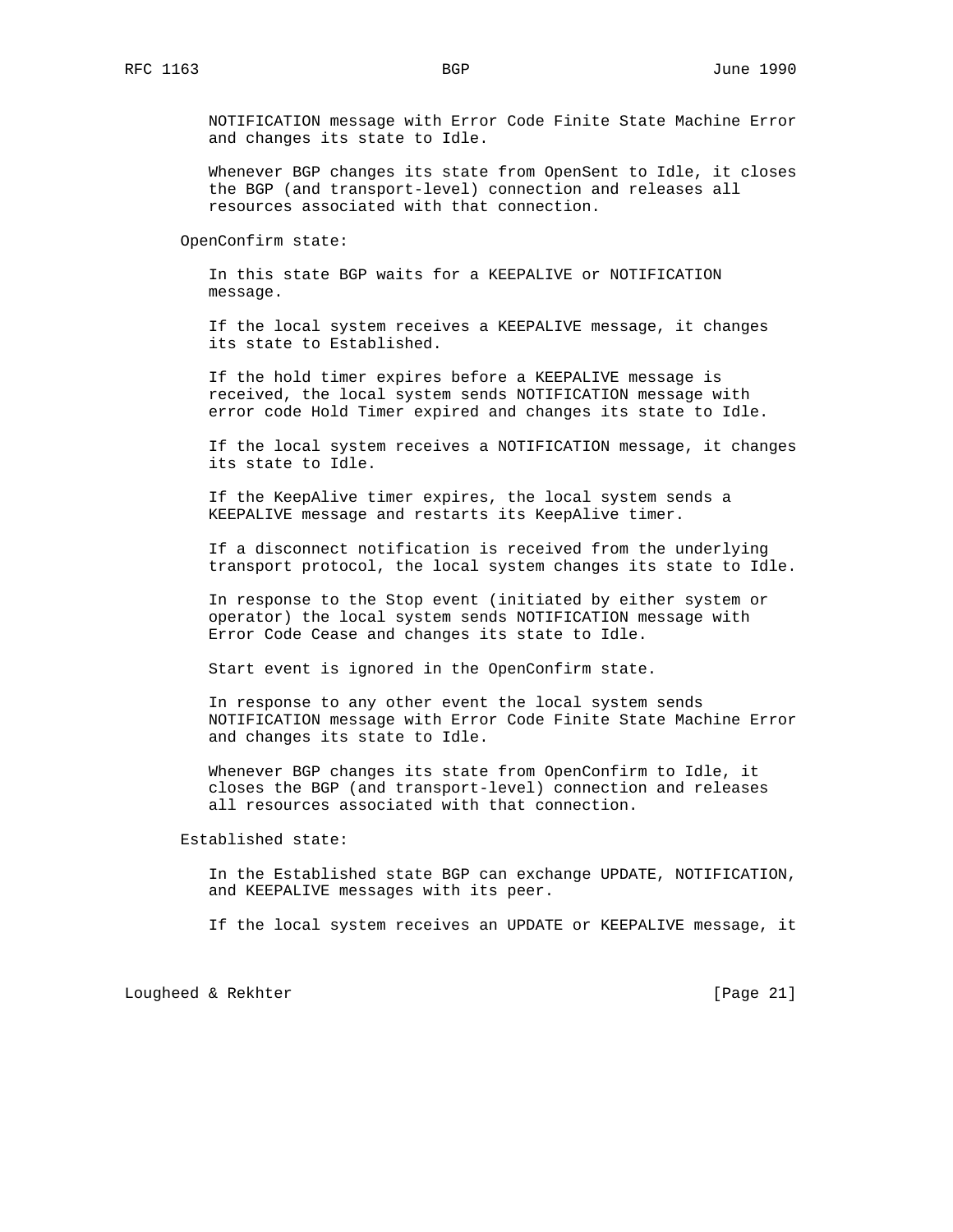restarts its Holdtime timer.

 If the local system receives a NOTIFICATION message, it changes its state to Idle.

 If the local system receives an UPDATE message and the UPDATE message error handling procedure (see Section 6.3) detects an error, the local system sends a NOTIFICATION message and changes its state to Idle.

 If a disconnect notification is received from the underlying transport protocol, the local system changes its state to Idle.

 If the Holdtime timer expires, the local system sends a NOTIFICATION message with Error Code Hold Timer Expired and changes its state to Idle.

 If the KeepAlive timer expires, the local system sends a KEEPALIVE message and restarts its KeepAlive timer.

 Each time the local system sends a KEEPALIVE or UPDATE message, it restarts its KeepAlive timer.

 In response to the Stop event (initiated by either system or operator), the local system sends a NOTIFICATION message with Error Code Cease and changes its state to Idle.

Start event is ignored in the Established state.

 In response to any other event, the local system sends NOTIFICATION message with Error Code Finite State Machine Error and changes its state to Idle.

 Whenever BGP changes its state from Established to Idle, it closes the BGP (and transport-level) connection, releases all resources associated with that connection, and deletes all routes derived from that connection.

## 9. UPDATE Message Handling

 An UPDATE message may be received only in the Established state. When an UPDATE message is received, each field is checked for validity as specified in Section 6.3.

 If an optional non-transitive attribute is unrecognized, it is quietly ignored. If an optional transitive attribute is unrecognized, the Partial bit (the third high-order bit) in the

Lougheed & Rekhter [Page 22]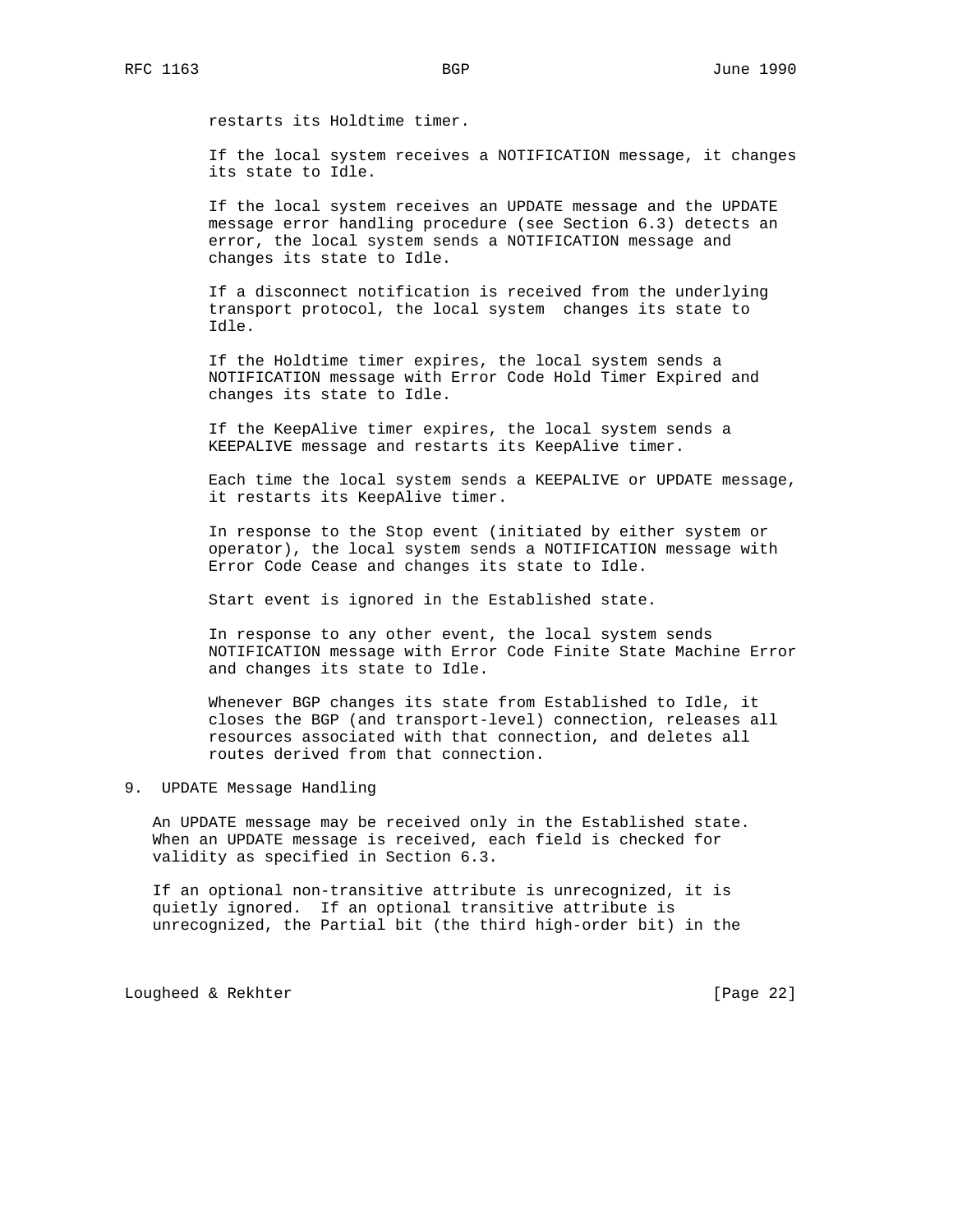attribute flags octet is set to 1, and the attribute is retained for propagation to other BGP speakers.

 If an optional attribute is recognized, and has a valid value, then, depending on the type of the optional attribute, it is processed locally, retained, and updated, if necessary, for possible propagation to other BGP speakers.

 If the network and the path attributes associated with a route to that network are correct, then the route is compared with other routes to the same network. If the new route is better than the current one, then it is propagated via an UPDATE message to adjacent BGP speakers as follows:

- If a route in the UPDATE was received over an internal link, it is not propagated over any other internal link. This restriction is due to the fact that all BGP speakers within a single AS form a completely connected graph (see above).
- If the UPDATE message is propagated over an external link, then the local AS number is prepended to the AS\_PATH attribute, and the NEXT\_HOP attribute is updated with an IP address of the router that should be used as a next hop to the network. If the UPDATE message is propagated over an internal link, then the AS\_PATH attribute is passed unmodified and the NEXT\_HOP attribute is replaced with the sender's own IP address.

 Generally speaking, the rules for comparing routes among several alternatives are outside the scope of this document. There are two exceptions:

- If the local AS appears in the AS path of the new route being considered, then that new route cannot be viewed as better than any other route. If such a route were ever used, a routing loop would result.
- In order to achieve successful distributed operation, only routes with a likelihood of stability can be chosen. Thus, an AS must avoid using unstable routes, and it must not make rapid spontaneous changes to its choice of route. Quantifying the terms "unstable" and "rapid" in the previous sentence will require experience, but the principle is clear.
- 10. Detection of Inter-AS Policy Contradictions

 Since BGP requires no central authority for coordinating routing policies among ASs, and since routing policies are not exchanged via the protocol itself, it is possible for a group of ASs to have a set

Lougheed & Rekhter [Page 23]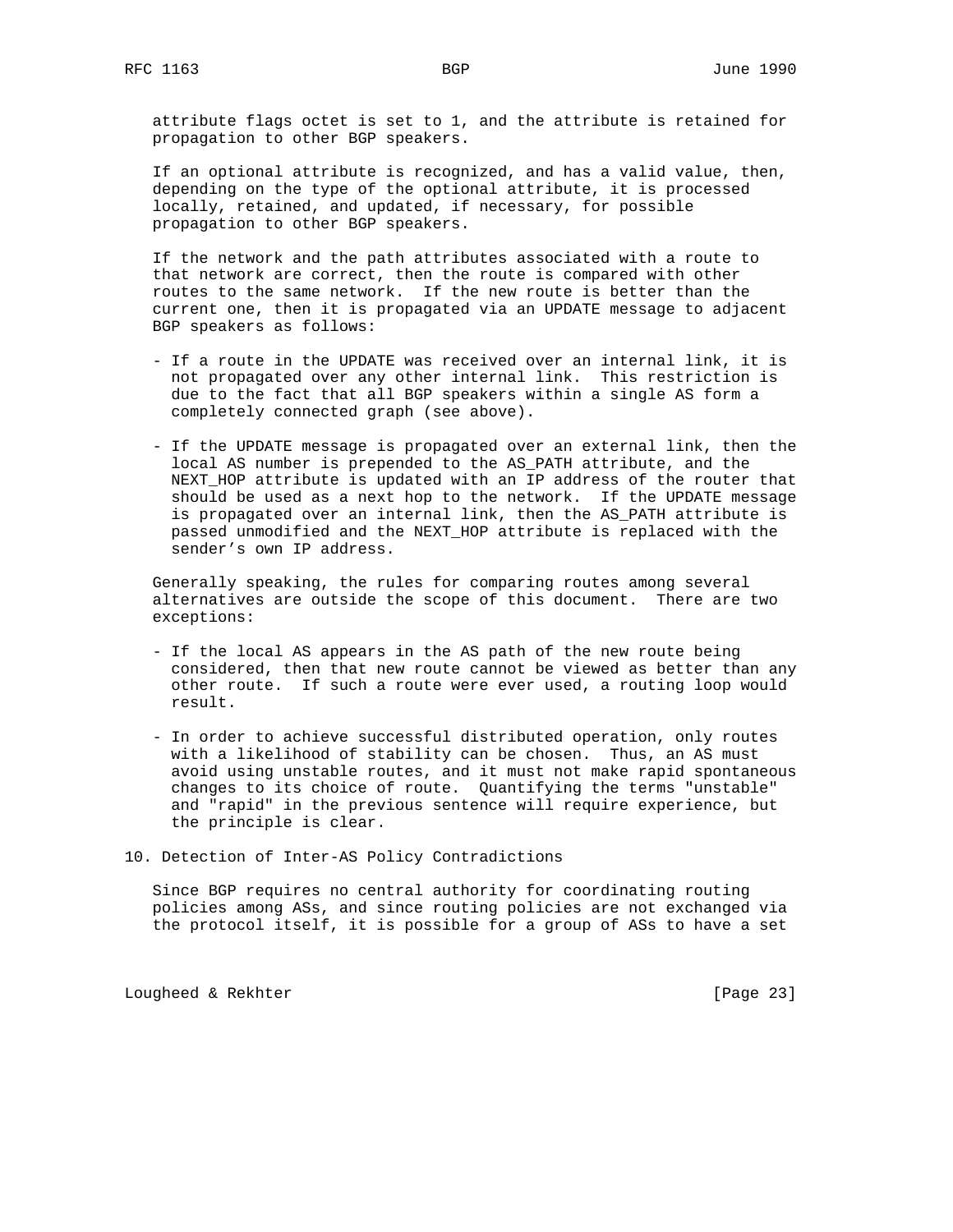of routing policies that cannot simultaneously be satisfied. This may cause an indefinite oscillation of the routes in this group of ASs.

 To help detect such a situation, all BGP speakers must observe the following rule. If a route to a destination that is currently used by the local system is determined to be unreachable (e.g., as a result of receiving an UPDATE message for this route with the UNREACHABLE attribute), then, before switching to another route, this local system must advertize this route as unreachable to all the BGP neighbors to which it previously advertized this route.

 This rule will allow other ASs to distinguish between two different situations:

- The local system has chosen to use a new route because the old route become unreachable.
- The local system has chosen to use a new route because it preferred it over the old route. The old route is still viable.

 In the former case, an UPDATE message with the UNREACHABLE attribute will be received for the old route. In the latter case it will not.

 In some cases, this may allow a BGP speaker to detect the fact that its policies, taken together with the policies of some other AS, cannot simultaneously be satisfied. For example, consider the following situation involving AS A and its neighbor AS B. B advertises a route with a path of the form <B,...>, where A is not present in the path. A then decides to use this path, and advertises  $\langle A,B,\ldots\rangle$  to all its neighbors. B later advertises  $\langle B,\ldots,A,\ldots\rangle$ back to A, without ever declaring its previous path  $\langle B, \ldots \rangle$  to be unreachable. Evidently, A prefers routes via B and B prefers routes via A. The combined policies of A and B, taken together, cannot be satisfied. Such an event should be noticed, logged locally, and brought to the attention of AS A's administration. The means to do this, however, lies outside the scope of this document. Also outside the document is a more complete procedure for detecting such contradictions of policy.

 While the above rules provide a mechanism to detect a set of routing policies that cannot be satisfied simultaneously, the protocol itself does not provide any mechanism for suppressing the route oscillation that may result from these unsatisfiable policies. The reason for doing this is that routing policies are viewed as external to the protocol and as determined by the local AS administrator.

Lougheed & Rekhter [Page 24]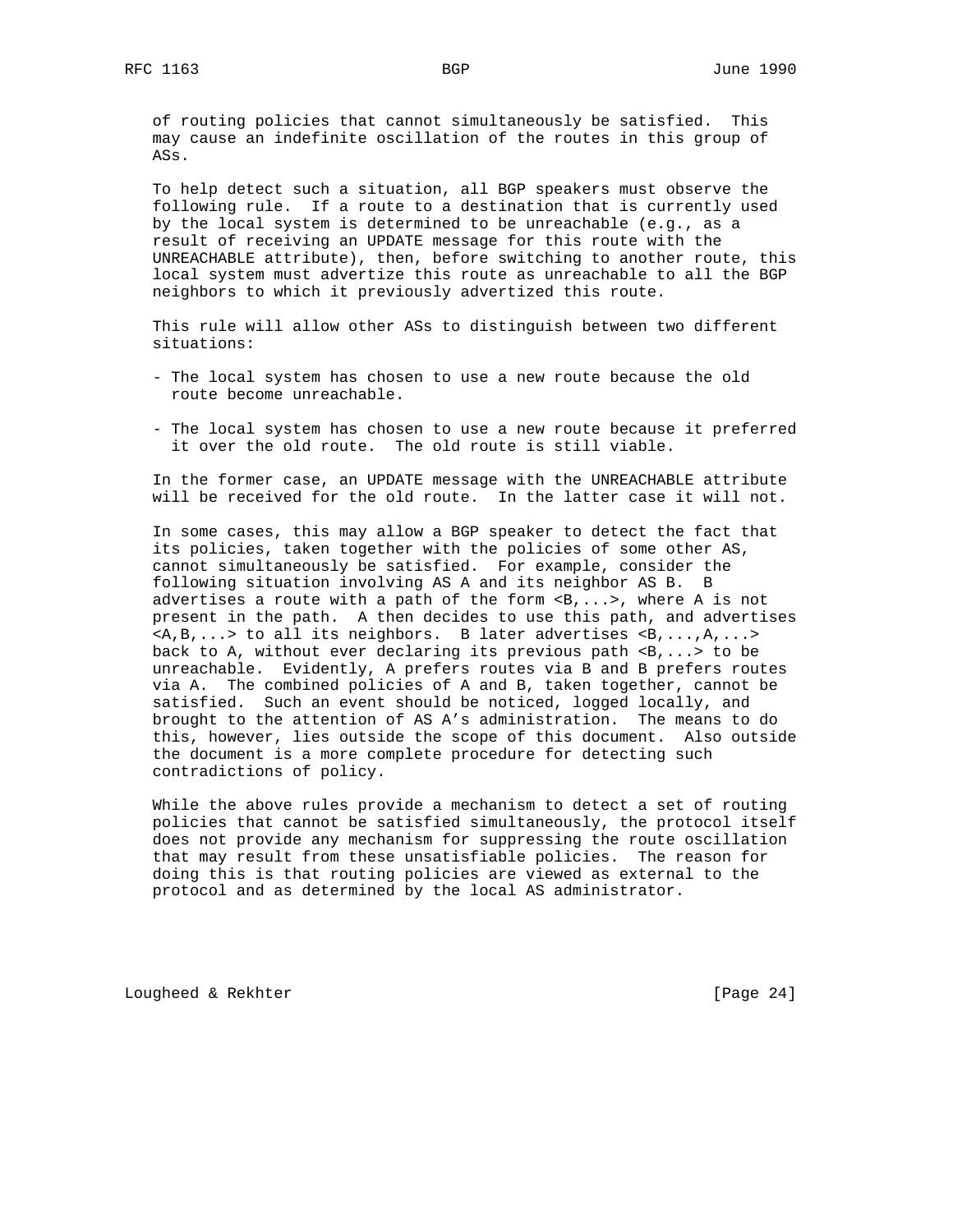Appendix 1. BGP FSM State Transitions and Actions.

 This Appendix discusses the transitions between states in the BGP FSM in response to BGP events. The following is the list of these states and events.

BGP States:

- 1 Idle
- 2 Connect
- 3 Active
- 4 OpenSent
- 5 OpenConfirm
- 6 Established

BGP Events:

 1 - BGP Start 2 - BGP Stop 3 - BGP Transport connection open 4 - BGP Transport connection closed 5 - BGP Transport connection open failed 6 - BGP Transport fatal error 7 - ConnectRetry timer expired 8 - Holdtime timer expired 9 - KeepAlive timer expired 10 - Receive OPEN message 11 - Receive KEEPALIVE message 12 - Receive UPDATE messages 13 - Receive NOTIFICATION message

 The following table describes the state transitions of the BGP FSM and the actions triggered by these transitions.

| Event   | Actions                         | Message Sent Next State |  |
|---------|---------------------------------|-------------------------|--|
| Idle(1) |                                 |                         |  |
|         | Initialize resources            | none                    |  |
|         | Start ConnectRetry timer        |                         |  |
|         | Initiate a transport connection |                         |  |
| others  | none                            | none                    |  |

Lougheed & Rekhter [Page 25]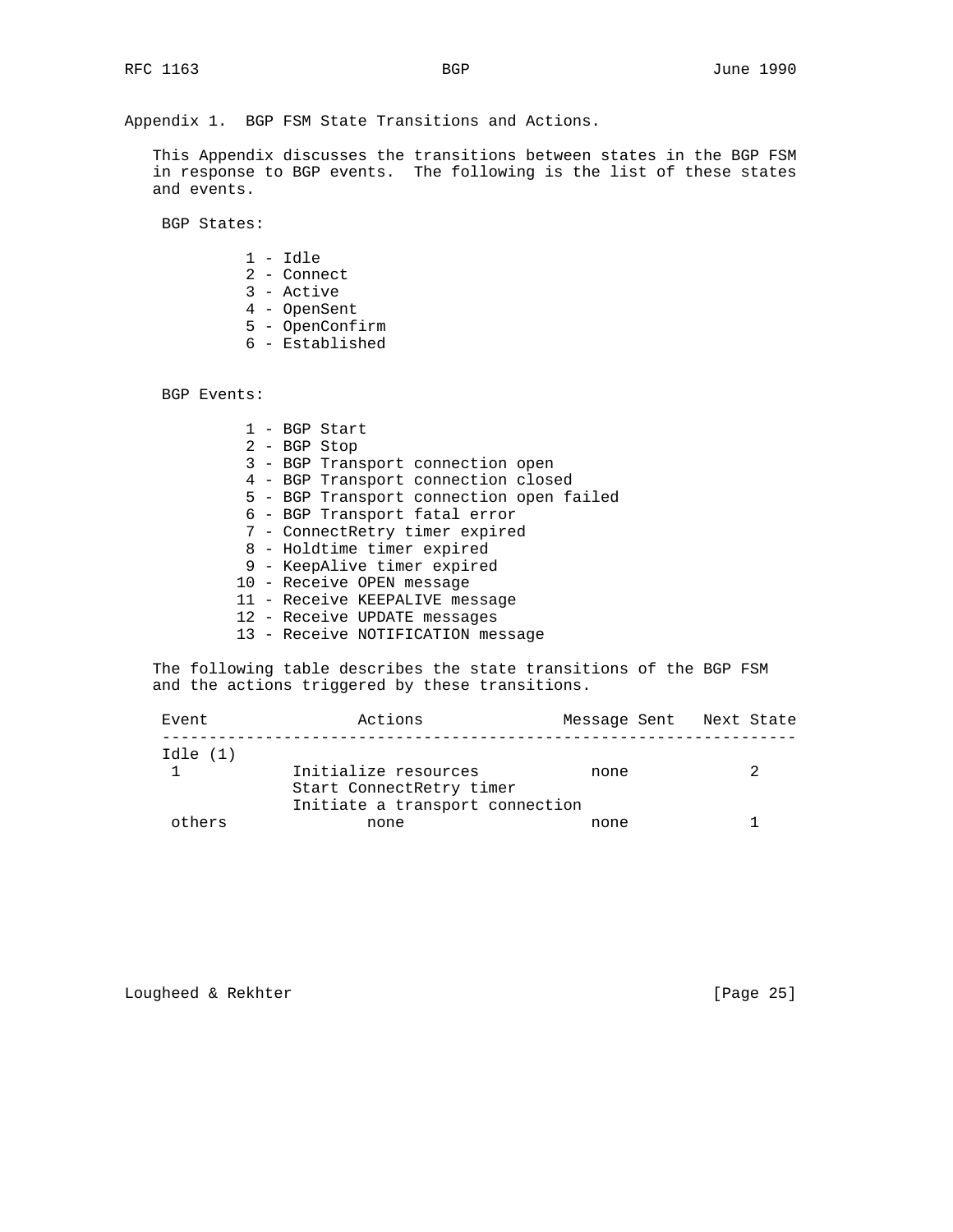| Connect $(2)$   |                                 |              |                |
|-----------------|---------------------------------|--------------|----------------|
| $\mathbf 1$     | none                            | none         | 2              |
| 3               | Complete initialization         | OPEN         | 4              |
|                 | Clear ConnectRetry timer        |              |                |
| 5               | Restart ConnectRetry timer      | none         | $\mathbf{3}$   |
| 7               | Restart ConnectRetry timer      | none         | $\overline{2}$ |
|                 | Initiate a transport connection |              |                |
| others          | Release resources               | none         | $\mathbf 1$    |
| Active (3)      |                                 |              |                |
| 1               | none                            | none         | 3              |
| 3               | Complete initialization         | OPEN         | 4              |
|                 | Clear ConnectRetry timer        |              |                |
| 5               | Close connection                |              | 3              |
|                 | Restart ConnectRetry timer      |              |                |
| 7               | Restart ConnectRetry timer      | none         | $\overline{2}$ |
|                 | Initiate a transport connection |              |                |
| others          | Release resources               | none         | 1              |
| OpenSent(4)     |                                 |              |                |
| 1               | none                            | none         | 4              |
| 4               | Close transport connection      | none         | 3              |
|                 | Restart ConnectRetry timer      |              |                |
| 6               | Release resources               | none         | $\mathbf 1$    |
| 10              | Process OPEN is OK              | KEEPALIVE    | 5              |
|                 | Process OPEN failed             | NOTIFICATION | 1              |
| others          | Close transport connection      | NOTIFICATION | 1              |
|                 | Release resources               |              |                |
| OpenConfirm (5) |                                 |              |                |
| 1               | none                            | none         | 5              |
| $\overline{4}$  | Release resources               | none         | $\mathbf 1$    |
| 6               | Release resources               | none         | $\mathbf 1$    |
| 9               | Restart KeepAlive timer         | KEEPALIVE    | 5              |
| 11              | Complete initialization         | none         | 6              |
|                 | Restart Holdtime timer          |              |                |
| 13              | Close transport connection      |              | $\mathbf 1$    |
|                 | Release resources               |              |                |
| others          | Close transport connection      | NOTIFICATION | 1              |
|                 | Release resources               |              |                |

Lougheed & Rekhter [Page 26]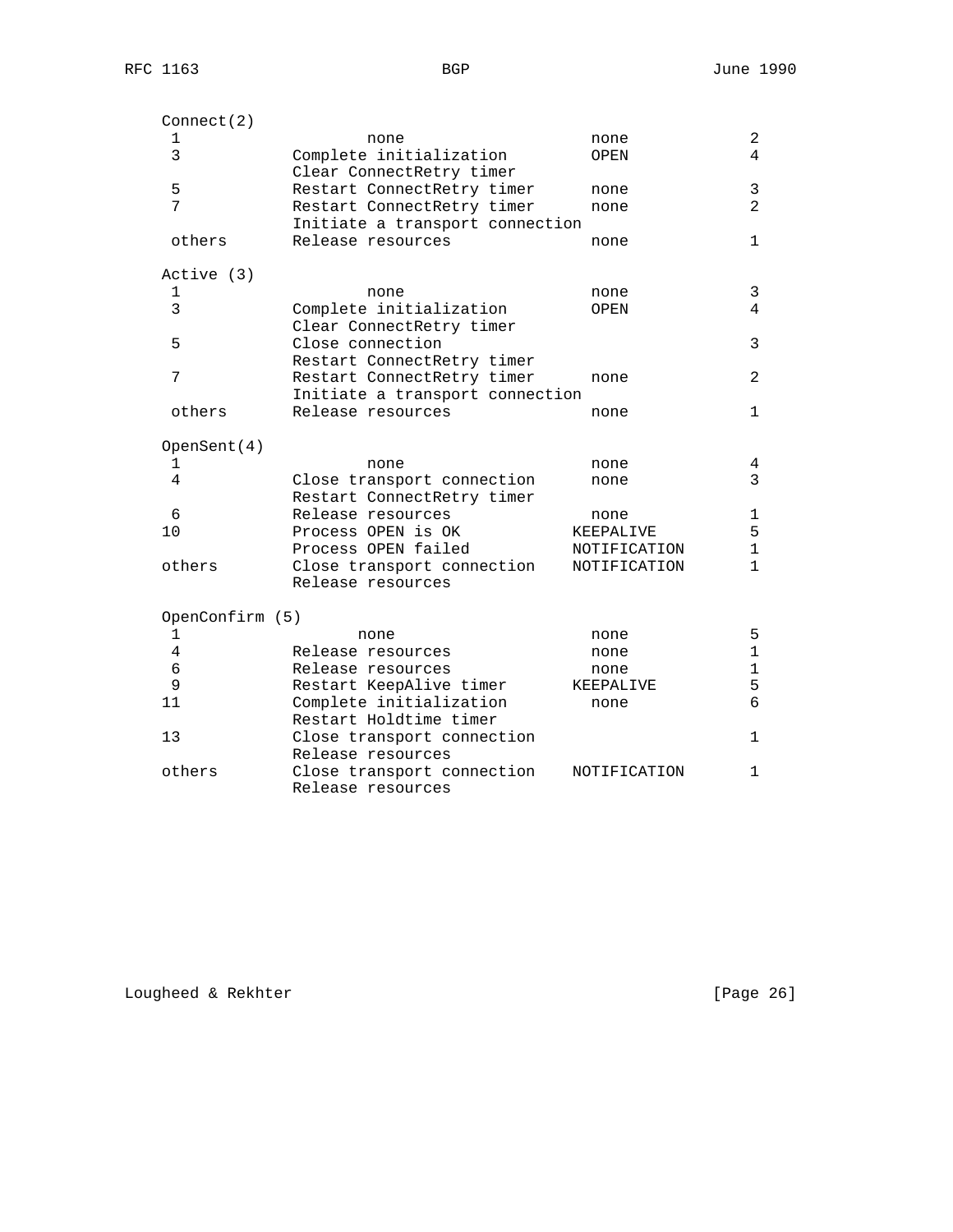| Release resources<br>Release resources | none          |   |
|----------------------------------------|---------------|---|
|                                        |               |   |
|                                        | none          |   |
| Restart KeepAlive timer                | KEEPALIVE     | 6 |
| Restart Holdtime timer                 | KEEPALIVE     | 6 |
| Process UPDATE is OK                   | <b>UPDATE</b> | 6 |
| Process UPDATE failed                  | NOTIFICATION  |   |
| Close transport connection             |               |   |
| Release resources                      |               |   |
| Close transport connection             | NOTIFICATION  |   |
|                                        |               |   |

 The following is a condensed version of the above state transition table.

| Events         | Idle  <br>(1)  | (2)            | (3)            | (4)            | Active   Connect   OpenSent   OpenConfirm   Estab<br>(5) | (6)          |
|----------------|----------------|----------------|----------------|----------------|----------------------------------------------------------|--------------|
| $\mathbf 1$    | $\overline{a}$ | $\overline{a}$ | $\overline{3}$ | $\overline{4}$ | 5                                                        | $\sqrt{6}$   |
| $\sqrt{2}$     | $\mathbf 1$    | $\mathbf 1$    | $1\,$          | $\mathbf{1}$   | $\mathbf{1}$                                             | $1\,$        |
| $\overline{3}$ | $\mathbf 1$    | $\overline{4}$ | $\overline{4}$ | $\mathbf{1}$   | $\mathbf{1}$                                             | $\mathbf{1}$ |
| $\overline{4}$ | $\mathbf{1}$   | $\mathbf 1$    | $\mathbf{1}$   | 3              | $\mathbf{1}$                                             | $\mathbf{1}$ |
| 5              | $\mathbf 1$    | $\mathbf{3}$   | 3              | $\mathbf{1}$   | $\mathbf{1}$                                             | $1\,$        |
| $\sqrt{6}$     | $\mathbf 1$    | $\mathbf 1$    | $1\,$          | $\mathbf 1$    | $\mathbf 1$                                              | $\mathbf 1$  |
| $\overline{7}$ | $\mathbf 1$    | $\sqrt{2}$     | $\overline{a}$ | $\mathbf{1}$   | $\mathbf{1}$                                             | $1\,$        |
| $\,8\,$        | $\mathbf{1}$   | $\mathbf 1$    | $1\,$          | $\mathbf{1}$   | $1\,$                                                    | $1\,$        |
| $\overline{9}$ | $\mathbf{1}$   | $\mathbf 1$    | $\mathbf{1}$   | $\mathbf{1}$   | 5                                                        | $\epsilon$   |
| $10$           | $\mathbf{1}$   | $\mathbf 1$    | $\mathbf 1$    | $1$ or $5$     | $\mathbf{1}$                                             | $1\,$        |
| 11             | $\mathbf{1}$   | $\mathbf 1$    | $\mathbf{1}$   | $\mathbf{1}$   | 6                                                        | $\sqrt{6}$   |
| $12\,$         | $\mathbf 1$    | $\mathbf 1$    | $\mathbf{1}$   | $\mathbf 1$    | $\mathbf{1}$                                             | $1$ or $6$   |
| 13             | $\mathbf 1$    | $\mathbf 1$    | $1\,$          | $\mathbf 1$    | $\mathbf{1}$                                             | $\mathbf 1$  |
|                |                |                |                |                |                                                          |              |

Lougheed & Rekhter [Page 27]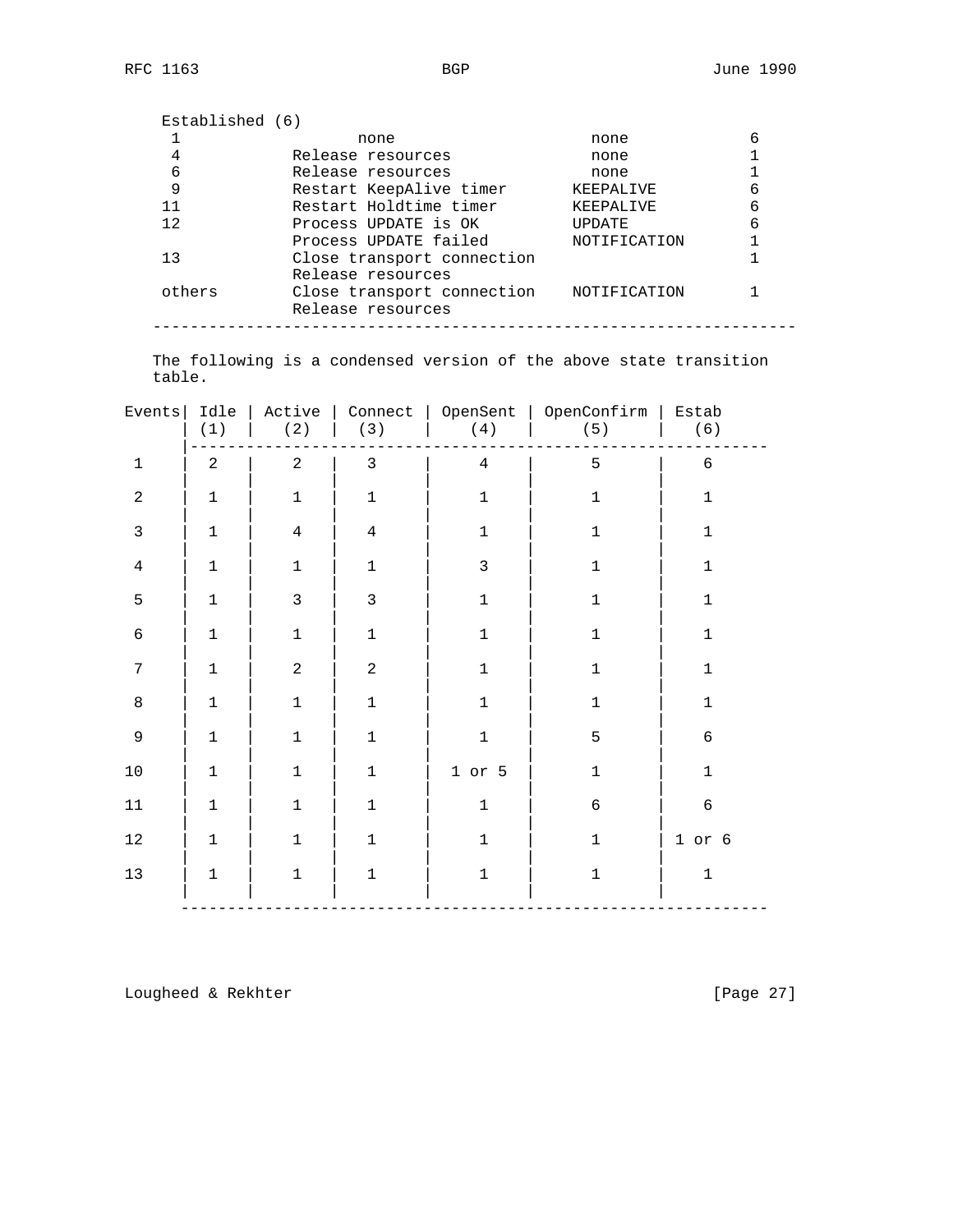Appendix 2. Comparison with RFC 1105

 Minor changes to the RFC1105 Finite State Machine were necessary to accommodate the TCP user interface provided by 4.3 BSD.

 The notion of Up/Down/Horizontal relations present in RFC1105 has been removed from the protocol.

The changes in the message format from RFC1105 are as follows:

- 1. The Hold Time field has been removed from the BGP header and added to the OPEN message.
- 2. The version field has been removed from the BGP header and added to the OPEN message.
- 3. The Link Type field has been removed from the OPEN message.
- 4. The OPEN CONFIRM message has been eliminated and replaced with implicit confirmation provided by the KEEPALIVE message.
- 5. The format of the UPDATE message has been changed significantly. New fields were added to the UPDATE message to support multiple path attributes.
- 6. The Marker field has been expanded and its role broadened to support authentication.

Appendix 3. TCP options that may be used with BGP

 If a local system TCP user interface supports TCP PUSH function, then each BGP message should be transmitted with PUSH flag set. Setting PUSH flag forces BGP messages to be transmitted promptly to the receiver.

 If a local system TCP user interface supports setting precedence for TCP connection, then the BGP transport connection should be opened with precedence set to Internetwork Control (110) value (see also [6]).

Lougheed & Rekhter [Page 28]